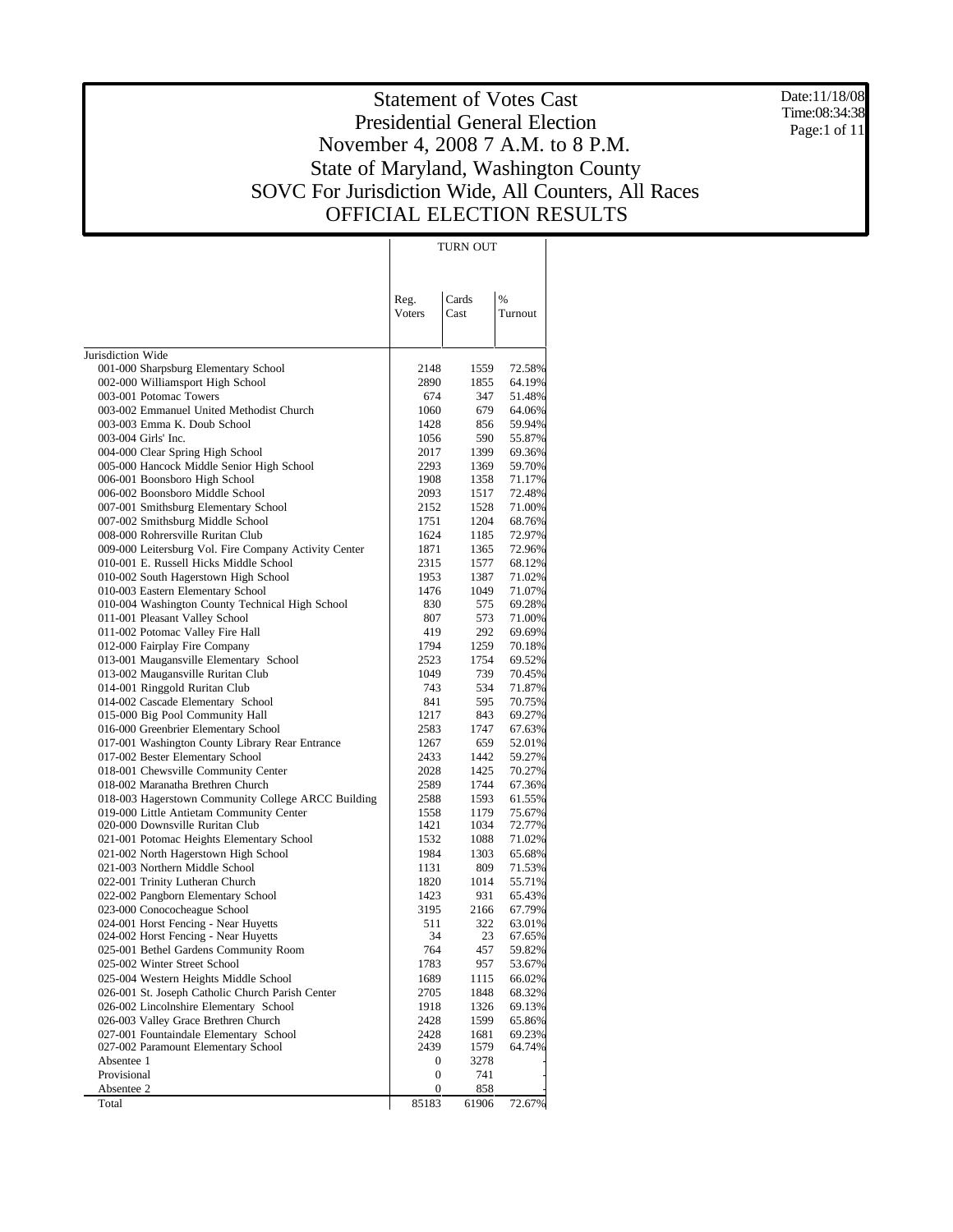Date:11/18/08 Time:08:34:38 Page:2 of 11

|                                                                          |                       |                  |                       | PRESIDENT - VICE PRES |                  |                       |                  |                                  |                |
|--------------------------------------------------------------------------|-----------------------|------------------|-----------------------|-----------------------|------------------|-----------------------|------------------|----------------------------------|----------------|
|                                                                          | Reg.<br><b>Voters</b> | Times<br>Counted | Total<br><b>Votes</b> | Obama-Biden<br>(DEM)  |                  | McCain-Palin<br>(REP) |                  | McKinney-Clement<br>(GRN)        |                |
| Jurisdiction Wide                                                        |                       |                  |                       |                       |                  |                       |                  |                                  |                |
| 001-000 Sharpsburg Elementary School                                     | 2148                  | 1559             | 1556                  | 651                   | 41.84%           | 863                   | 55.46%           | 4                                | 0.26%          |
| 002-000 Williamsport High School                                         | 2890                  | 1855             | 1839                  | 732                   | 39.80%           | 1078                  | 58.62%           | 1                                | 0.05%          |
| 003-001 Potomac Towers                                                   | 674                   | 347              | 344                   | 225                   | 65.41%           | 110                   | 31.98%           | 3                                | 0.87%          |
| 003-002 Emmanuel United Methodist Church                                 | 1060                  | 679              | 678                   | 372                   | 54.87%           | 290                   | 42.77%           | 1                                | 0.15%          |
| 003-003 Emma K. Doub School                                              | 1428                  | 856              | 851                   | 437                   | 51.35%           | 393                   | 46.18%           | $\overline{4}$                   | 0.47%          |
| 003-004 Girls' Inc.                                                      | 1056                  | 590              | 588                   | 383                   | 65.14%           | 194                   | 32.99%           | $\overline{c}$                   | 0.34%          |
| 004-000 Clear Spring High School                                         | 2017                  | 1399             | 1394                  | 443                   | 31.78%           | 924                   | 66.28%           | 3                                | 0.22%          |
| 005-000 Hancock Middle Senior High School                                | 2293                  | 1369             | 1359                  | 342                   | 25.17%           | 989                   | 72.77%           | 1                                | 0.07%          |
| 006-001 Boonsboro High School                                            | 1908                  | 1358             | 1355                  | 534                   | 39.41%           | 797                   | 58.82%           | $\mathbf{0}$                     | 0.00%          |
| 006-002 Boonsboro Middle School                                          | 2093<br>2152          | 1517<br>1528     | 1505<br>1517          | 619<br>454            | 41.13%<br>29.93% | 851<br>1037           | 56.54%<br>68.36% | $\overline{2}$<br>$\overline{4}$ | 0.13%<br>0.26% |
| 007-001 Smithsburg Elementary School<br>007-002 Smithsburg Middle School | 1751                  | 1204             | 1199                  | 481                   | 40.12%           | 696                   | 58.05%           | $\mathbf{1}$                     | 0.08%          |
| 008-000 Rohrersville Ruritan Club                                        | 1624                  | 1185             | 1180                  | 470                   | 39.83%           | 691                   | 58.56%           | $\mathbf{1}$                     | 0.08%          |
| 009-000 Leitersburg Vol. Fire Company Activity Center                    | 1871                  | 1365             | 1359                  | 482                   | 35.47%           | 854                   | 62.84%           | $\overline{2}$                   | 0.15%          |
| 010-001 E. Russell Hicks Middle School                                   | 2315                  | 1577             | 1567                  | 661                   | 42.18%           | 877                   | 55.97%           | $\overline{2}$                   | 0.13%          |
| 010-002 South Hagerstown High School                                     | 1953                  | 1387             | 1379                  | 621                   | 45.03%           | 748                   | 54.24%           | $\mathbf{1}$                     | 0.07%          |
| 010-003 Eastern Elementary School                                        | 1476                  | 1049             | 1044                  | 435                   | 41.67%           | 590                   | 56.51%           | $\mathbf{1}$                     | 0.10%          |
| 010-004 Washington County Technical High School                          | 830                   | 575              | 568                   | 226                   | 39.79%           | 328                   | 57.75%           | $\boldsymbol{0}$                 | 0.00%          |
| 011-001 Pleasant Valley School                                           | 807                   | 573              | 572                   | 259                   | 45.28%           | 298                   | 52.10%           | $\overline{2}$                   | 0.35%          |
| 011-002 Potomac Valley Fire Hall                                         | 419                   | 292              | 291                   | 129                   | 44.33%           | 156                   | 53.61%           | $\boldsymbol{0}$                 | 0.00%          |
| 012-000 Fairplay Fire Company                                            | 1794                  | 1259             | 1252                  | 452                   | 36.10%           | 772                   | 61.66%           | $\mathbf{1}$                     | 0.08%          |
| 013-001 Maugansville Elementary School                                   | 2523                  | 1754             | 1748                  | 565                   | 32.32%           | 1150                  | 65.79%           | $\overline{2}$                   | 0.11%          |
| 013-002 Maugansville Ruritan Club                                        | 1049                  | 739              | 737                   | 300                   | 40.71%           | 423                   | 57.39%           | 1                                | 0.14%          |
| 014-001 Ringgold Ruritan Club                                            | 743                   | 534              | 532                   | 164                   | 30.83%           | 365                   | 68.61%           | $\boldsymbol{0}$                 | 0.00%          |
| 014-002 Cascade Elementary School                                        | 841<br>1217           | 595<br>843       | 593<br>836            | 232<br>207            | 39.12%           | 350                   | 59.02%           | 1<br>5                           | 0.17%<br>0.60% |
| 015-000 Big Pool Community Hall<br>016-000 Greenbrier Elementary School  | 2583                  | 1747             | 1742                  | 617                   | 24.76%<br>35.42% | 615<br>1083           | 73.56%<br>62.17% | 4                                | 0.23%          |
| 017-001 Washington County Library Rear Entrance                          | 1267                  | 659              | 657                   | 392                   | 59.67%           | 249                   | 37.90%           | $\mathbf{1}$                     | 0.15%          |
| 017-002 Bester Elementary School                                         | 2433                  | 1442             | 1436                  | 721                   | 50.21%           | 685                   | 47.70%           | $\overline{c}$                   | 0.14%          |
| 018-001 Chewsville Community Center                                      | 2028                  | 1425             | 1419                  | 475                   | 33.47%           | 922                   | 64.98%           | $\mathbf{1}$                     | 0.07%          |
| 018-002 Maranatha Brethren Church                                        | 2589                  | 1744             | 1732                  | 791                   | 45.67%           | 908                   | 52.42%           | 3                                | 0.17%          |
| 018-003 Hagerstown Community College ARCC Building                       | 2588                  | 1593             | 1582                  | 803                   | 50.76%           | 749                   | 47.35%           | 3                                | 0.19%          |
| 019-000 Little Antietam Community Center                                 | 1558                  | 1179             | 1173                  | 447                   | 38.11%           | 704                   | 60.02%           | $\overline{c}$                   | 0.17%          |
| 020-000 Downsville Ruritan Club                                          | 1421                  | 1034             | 1027                  | 335                   | 32.62%           | 679                   | 66.11%           | $\boldsymbol{0}$                 | 0.00%          |
| 021-001 Potomac Heights Elementary School                                | 1532                  | 1088             | 1085                  | 546                   | 50.32%           | 511                   | 47.10%           | 3                                | 0.28%          |
| 021-002 North Hagerstown High School                                     | 1984                  | 1303             | 1300                  | 702                   | 54.00%           | 572                   | 44.00%           | 3                                | 0.23%          |
| 021-003 Northern Middle School                                           | 1131                  | 809              | 808                   | 422                   | 52.23%           | 379                   | 46.91%           | $\boldsymbol{0}$                 | 0.00%          |
| 022-001 Trinity Lutheran Church                                          | 1820                  | 1014             | 1011                  | 639                   | 63.20%           | 345                   | 34.12%           | 4                                | 0.40%          |
| 022-002 Pangborn Elementary School                                       | 1423                  | 931              | 927                   | 525                   | 56.63%           | 387                   | 41.75%           | 4                                | 0.43%          |
| 023-000 Conococheague School<br>024-001 Horst Fencing - Near Huyetts     | 3195<br>511           | 2166<br>322      | 2156<br>320           | 656                   | 30.43%<br>33.44% | 1461                  | 67.76%<br>64.69% | $\overline{c}$<br>$\overline{0}$ | 0.09%<br>0.00% |
| 024-002 Horst Fencing - Near Huyetts                                     | 34                    | 23               | 23                    | 107<br>6              | 26.09%           | 207<br>16             | 69.57%           | $\Omega$                         | $0.00\%$       |
| 025-001 Bethel Gardens Community Room                                    | 764                   | 457              | 455                   | 402                   | 88.35%           | 53                    | 11.65%           | $\boldsymbol{0}$                 | 0.00%          |
| 025-002 Winter Street School                                             | 1783                  | 957              | 952                   | 534                   | 56.09%           | 390                   | 40.97%           | $\overline{\mathbf{c}}$          | 0.21%          |
| 025-004 Western Heights Middle School                                    | 1689                  | 1115             | 1113                  | 595                   | 53.46%           | 499                   | 44.83%           | 3                                | 0.27%          |
| 026-001 St. Joseph Catholic Church Parish Center                         | 2705                  | 1848             | 1830                  | 790                   | 43.17%           | 1004                  | 54.86%           | 5                                | 0.27%          |
| 026-002 Lincolnshire Elementary School                                   | 1918                  | 1326             | 1320                  | 601                   | 45.53%           | 683                   | 51.74%           | 3                                | 0.23%          |
| 026-003 Valley Grace Brethren Church                                     | 2428                  | 1599             | 1591                  | 640                   | 40.23%           | 926                   | 58.20%           | 4                                | 0.25%          |
| 027-001 Fountaindale Elementary School                                   | 2428                  | 1681             | 1676                  | 649                   | 38.72%           | 1004                  | 59.90%           | $\mathbf{1}$                     | 0.06%          |
| 027-002 Paramount Elementary School                                      | 2439                  | 1579             | 1569                  | 682                   | 43.47%           | 860                   | 54.81%           | 4                                | 0.25%          |
| Absentee 1                                                               | $\boldsymbol{0}$      | 3278             | 3257                  | 1509                  | 46.33%           | 1666                  | 51.15%           | 5                                | 0.15%          |
| Provisional                                                              | $\boldsymbol{0}$      | 741              | 740                   | 383                   | 51.76%           | 349                   | 47.16%           | 1                                | 0.14%          |
| Absentee 2                                                               | $\boldsymbol{0}$      | 858              | 856                   | 400                   | 46.73%           | 439                   | 51.29%           | -1                               | 0.12%          |
| Total                                                                    | 85183                 | 61906            | 61600                 | 26245                 | 42.61%           | 34169                 | 55.47%           | 106                              | 0.17%          |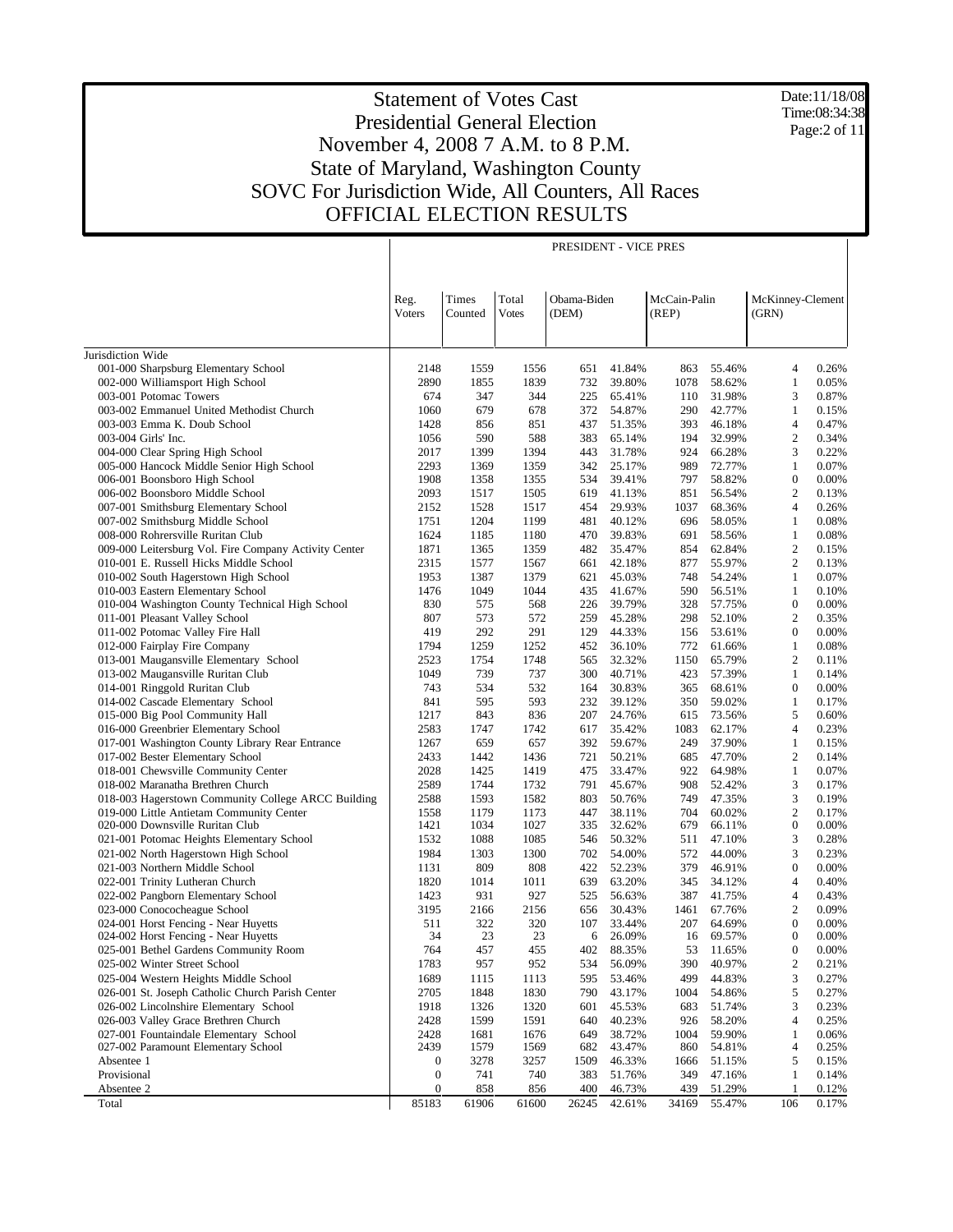Date:11/18/08 Time:08:34:39 Page:3 of 11

|                                                                             | PRESIDENT - VICE PRES |                |                         |                |                         |                |                  |                |  |
|-----------------------------------------------------------------------------|-----------------------|----------------|-------------------------|----------------|-------------------------|----------------|------------------|----------------|--|
|                                                                             | Barr-Root (LIB)       |                | Nader-Gonzalez<br>(IND) |                | Baldwin-Castle<br>(CON) |                | Write-In Votes   |                |  |
|                                                                             |                       |                |                         |                |                         |                |                  |                |  |
| Jurisdiction Wide<br>001-000 Sharpsburg Elementary School                   | 8                     | 0.51%          | 18                      | 1.16%          | 3                       | 0.19%          | 9                | 0.58%          |  |
| 002-000 Williamsport High School                                            | 7                     | 0.38%          | 16                      | 0.87%          | $\boldsymbol{0}$        | 0.00%          | 5                | 0.27%          |  |
| 003-001 Potomac Towers                                                      | 2                     | 0.58%          | 1                       | 0.29%          | $\boldsymbol{0}$        | 0.00%          | 3                | 0.87%          |  |
| 003-002 Emmanuel United Methodist Church                                    | 3                     | 0.44%          | 5                       | 0.74%          | $\overline{c}$          | 0.29%          | 5                | 0.74%          |  |
| 003-003 Emma K. Doub School                                                 | $\overline{4}$        | 0.47%          | 9                       | 1.06%          | $\mathbf{0}$            | 0.00%          | 4                | 0.47%          |  |
| 003-004 Girls' Inc.                                                         | $\mathbf{2}$          | 0.34%          | $\overline{2}$          | 0.34%          | $\boldsymbol{0}$        | 0.00%          | 5                | 0.85%          |  |
| 004-000 Clear Spring High School                                            | 6                     | 0.43%          | 13                      | 0.93%          | $\boldsymbol{0}$        | 0.00%          | 5                | 0.36%          |  |
| 005-000 Hancock Middle Senior High School                                   | 5                     | 0.37%          | 15                      | 1.10%          | 4                       | 0.29%          | 3                | 0.22%          |  |
| 006-001 Boonsboro High School                                               | 8                     | 0.59%          | 13                      | 0.96%          | $\boldsymbol{0}$        | 0.00%          | 3                | 0.22%          |  |
| 006-002 Boonsboro Middle School                                             | 6                     | 0.40%          | 14                      | 0.93%          | 3                       | 0.20%          | 10               | 0.66%          |  |
| 007-001 Smithsburg Elementary School                                        | 7                     | 0.46%          | $\tau$                  | 0.46%          | 1                       | 0.07%          | 7                | 0.46%          |  |
| 007-002 Smithsburg Middle School                                            | 5                     | 0.42%          | 12                      | 1.00%          | $\boldsymbol{0}$        | 0.00%          | $\overline{4}$   | 0.33%          |  |
| 008-000 Rohrersville Ruritan Club                                           | $\tau$                | 0.59%          | 6                       | 0.51%          | 3                       | 0.25%          | 2                | 0.17%          |  |
| 009-000 Leitersburg Vol. Fire Company Activity Center                       | $\tau$                | 0.52%          | $\tau$                  | 0.52%          | 1                       | 0.07%          | 6                | 0.44%          |  |
| 010-001 E. Russell Hicks Middle School                                      | 4                     | 0.26%          | 12                      | 0.77%          | $\overline{c}$          | 0.13%          | 9                | 0.57%          |  |
| 010-002 South Hagerstown High School                                        | $\overline{c}$        | 0.15%          | 5                       | 0.36%          | 1                       | 0.07%          | $\mathbf{1}$     | 0.07%          |  |
| 010-003 Eastern Elementary School                                           | $\tau$                | 0.67%          | $\overline{4}$          | 0.38%          | $\overline{c}$          | 0.19%          | 5                | 0.48%          |  |
| 010-004 Washington County Technical High School                             | 3                     | 0.53%          | 8                       | 1.41%          | 3                       | 0.53%          | $\boldsymbol{0}$ | 0.00%          |  |
| 011-001 Pleasant Valley School                                              | 3                     | 0.52%          | 5                       | 0.87%          | 3                       | 0.52%          | 2                | 0.35%          |  |
| 011-002 Potomac Valley Fire Hall                                            | $\mathbf{1}$          | 0.34%          | 3                       | 1.03%          | $\mathbf{1}$            | 0.34%          | $\mathbf{1}$     | 0.34%          |  |
| 012-000 Fairplay Fire Company                                               | 12                    | 0.96%          | 8                       | 0.64%          | 3                       | 0.24%          | $\overline{4}$   | 0.32%          |  |
| 013-001 Maugansville Elementary School                                      | 4                     | 0.23%          | 20                      | 1.14%          | $\mathbf{1}$            | 0.06%          | 6                | 0.34%          |  |
| 013-002 Maugansville Ruritan Club                                           | 3                     | 0.41%          | 6                       | 0.81%          | $\overline{0}$          | 0.00%          | $\overline{4}$   | 0.54%          |  |
| 014-001 Ringgold Ruritan Club                                               | $\mathbf{1}$          | 0.19%          | $\mathbf{1}$            | 0.19%          | $\overline{0}$          | 0.00%          | $\mathbf{1}$     | 0.19%          |  |
| 014-002 Cascade Elementary School                                           | 3                     | 0.51%          | $\tau$                  | 1.18%          | $\overline{0}$          | 0.00%          | $\mathbf{0}$     | 0.00%          |  |
| 015-000 Big Pool Community Hall                                             | $\boldsymbol{0}$      | 0.00%          | 5                       | 0.60%          | 1                       | 0.12%          | 3                | 0.36%          |  |
| 016-000 Greenbrier Elementary School                                        | 10                    | 0.57%          | 14                      | 0.80%          | 5                       | 0.29%          | 9                | 0.52%          |  |
| 017-001 Washington County Library Rear Entrance                             | 3                     | 0.46%          | $\tau$                  | 1.07%          | 1                       | 0.15%          | 4                | 0.61%          |  |
| 017-002 Bester Elementary School                                            | 7                     | 0.49%          | 12                      | 0.84%          | 3                       | 0.21%          | 6                | 0.42%          |  |
| 018-001 Chewsville Community Center                                         | 4                     | 0.28%          | 11                      | 0.78%          | 2                       | 0.14%          | 4                | 0.28%          |  |
| 018-002 Maranatha Brethren Church                                           | 8                     | 0.46%          | 13                      | 0.75%          | 2                       | 0.12%          | 7                | 0.40%          |  |
| 018-003 Hagerstown Community College ARCC Building                          | 9<br>$\tau$           | 0.57%          | 11                      | 0.70%          | 3                       | 0.19%          | 4                | 0.25%          |  |
| 019-000 Little Antietam Community Center<br>020-000 Downsville Ruritan Club | $\mathbf{2}$          | 0.60%<br>0.19% | $\tau$<br>6             | 0.60%<br>0.58% | 4<br>1                  | 0.34%<br>0.10% | 2<br>4           | 0.17%<br>0.39% |  |
| 021-001 Potomac Heights Elementary School                                   | 7                     | 0.65%          | 9                       | 0.83%          | 3                       | 0.28%          | 6                | 0.55%          |  |
| 021-002 North Hagerstown High School                                        | 4                     | 0.31%          | 12                      | 0.92%          | 3                       | 0.23%          | 4                | 0.31%          |  |
| 021-003 Northern Middle School                                              | 5                     | 0.62%          | $\overline{c}$          | 0.25%          | 0                       | 0.00%          | $\boldsymbol{0}$ | 0.00%          |  |
| 022-001 Trinity Lutheran Church                                             | 6                     | 0.59%          | 10                      | 0.99%          | 4                       | 0.40%          | 3                | 0.30%          |  |
| 022-002 Pangborn Elementary School                                          | $\overline{4}$        | 0.43%          | 5                       | 0.54%          | $\boldsymbol{0}$        | 0.00%          | 2                | 0.22%          |  |
| 023-000 Conococheague School                                                | $\overline{4}$        | 0.19%          | 21                      | 0.97%          | 8                       | 0.37%          | $\overline{4}$   | 0.19%          |  |
| 024-001 Horst Fencing - Near Huyetts                                        | $\mathbf{0}$          | 0.00%          | 3                       | 0.94%          | $\overline{c}$          | 0.63%          | $\mathbf{1}$     | 0.31%          |  |
| 024-002 Horst Fencing - Near Huyetts                                        | $\boldsymbol{0}$      | 0.00%          | 1                       | 4.35%          | 0                       | 0.00%          | $\boldsymbol{0}$ | 0.00%          |  |
| 025-001 Bethel Gardens Community Room                                       | $\boldsymbol{0}$      | 0.00%          | $\boldsymbol{0}$        | 0.00%          | $\boldsymbol{0}$        | 0.00%          | $\boldsymbol{0}$ | 0.00%          |  |
| 025-002 Winter Street School                                                | 6                     | 0.63%          | 9                       | 0.95%          | 3                       | 0.32%          | 8                | 0.84%          |  |
| 025-004 Western Heights Middle School                                       | 4                     | 0.36%          | 9                       | 0.81%          | $\boldsymbol{2}$        | 0.18%          | 1                | 0.09%          |  |
| 026-001 St. Joseph Catholic Church Parish Center                            | 8                     | 0.44%          | 13                      | 0.71%          | 5                       | 0.27%          | 5                | 0.27%          |  |
| 026-002 Lincolnshire Elementary School                                      | 7                     | 0.53%          | 18                      | 1.36%          | 2                       | 0.15%          | 6                | 0.45%          |  |
| 026-003 Valley Grace Brethren Church                                        | 5                     | 0.31%          | 7                       | 0.44%          | 1                       | 0.06%          | 8                | 0.50%          |  |
| 027-001 Fountaindale Elementary School                                      | $\boldsymbol{7}$      | 0.42%          | 10                      | 0.60%          | 3                       | 0.18%          | $\sqrt{2}$       | 0.12%          |  |
| 027-002 Paramount Elementary School                                         | 3                     | 0.19%          | 6                       | 0.38%          | 3                       | 0.19%          | 11               | 0.70%          |  |
| Absentee 1                                                                  | 17                    | 0.52%          | 37                      | 1.14%          | 3                       | 0.09%          | 20               | 0.61%          |  |
| Provisional                                                                 | 2                     | 0.27%          | 3                       | 0.41%          | 1                       | 0.14%          | $\mathbf{1}$     | 0.14%          |  |
| Absentee 2                                                                  | $\sqrt{2}$            | 0.23%          | $\overline{c}$          | 0.23%          | $\overline{4}$          | 0.47%          | 8                | 0.93%          |  |
| Total                                                                       | 261                   | 0.42%          | 480                     | 0.78%          | 102                     | 0.17%          | 237              | 0.38%          |  |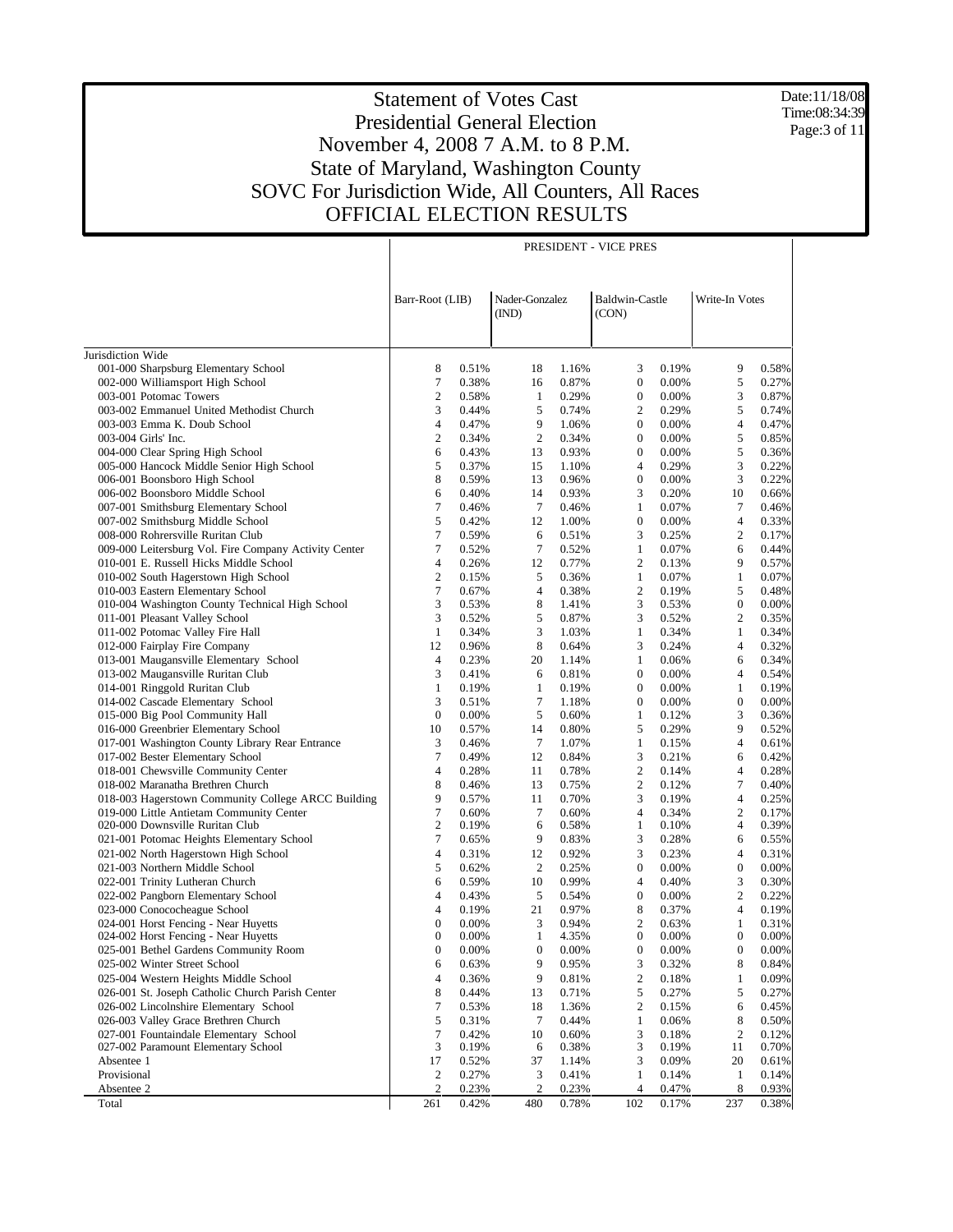Date:11/18/08 Time:08:34:39 Page:4 of 11

|                                                                            |                          |                  |                       |             | <b>U.S. CONGRESS 06</b> |                                               |                  |                               |                |
|----------------------------------------------------------------------------|--------------------------|------------------|-----------------------|-------------|-------------------------|-----------------------------------------------|------------------|-------------------------------|----------------|
|                                                                            | Reg.<br>Voters           | Times<br>Counted | Total<br><b>Votes</b> | (DEM)       |                         | Dougherty, Jennifer Bartlett, Roscoe<br>(REP) |                  | Hoover, Gary W.,<br>Sr. (LIB) |                |
| Jurisdiction Wide                                                          |                          |                  |                       |             |                         |                                               |                  |                               |                |
| 001-000 Sharpsburg Elementary School                                       | 2148                     | 1559             | 1491                  | 604         | 40.51%                  | 819                                           | 54.93%           | 64                            | 4.29%          |
| 002-000 Williamsport High School                                           | 2890                     | 1855             | 1755                  | 686         | 39.09%                  | 985                                           | 56.13%           | 82                            | 4.67%          |
| 003-001 Potomac Towers                                                     | 674                      | 347              | 314                   | 191         | 60.83%                  | 103                                           | 32.80%           | 20                            | 6.37%          |
| 003-002 Emmanuel United Methodist Church                                   | 1060                     | 679              | 645                   | 306         | 47.44%                  | 309                                           | 47.91%           | 29                            | 4.50%          |
| 003-003 Emma K. Doub School                                                | 1428                     | 856              | 804                   | 412         | 51.24%                  | 368                                           | 45.77%           | 24                            | 2.99%          |
| 003-004 Girls' Inc.                                                        | 1056                     | 590              | 555                   | 331         | 59.64%                  | 201                                           | 36.22%           | 23                            | 4.14%          |
| 004-000 Clear Spring High School                                           | 2017                     | 1399             | 1314                  | 451         | 34.32%                  | 807                                           | 61.42%           | 56                            | 4.26%          |
| 005-000 Hancock Middle Senior High School<br>006-001 Boonsboro High School | 2293<br>1908             | 1369<br>1358     | 1309<br>1296          | 342<br>471  | 26.13%<br>36.34%        | 906<br>772                                    | 69.21%<br>59.57% | 61<br>52                      | 4.66%<br>4.01% |
| 006-002 Boonsboro Middle School                                            | 2093                     | 1517             | 1439                  | 563         | 39.12%                  | 817                                           | 56.78%           | 59                            | 4.10%          |
| 007-001 Smithsburg Elementary School                                       | 2152                     | 1528             | 1461                  | 467         | 31.96%                  | 950                                           | 65.02%           | 43                            | 2.94%          |
| 007-002 Smithsburg Middle School                                           | 1751                     | 1204             | 1164                  | 432         | 37.11%                  | 676                                           | 58.08%           | 56                            | 4.81%          |
| 008-000 Rohrersville Ruritan Club                                          | 1624                     | 1185             | 1139                  | 433         | 38.02%                  | 655                                           | 57.51%           | 49                            | 4.30%          |
| 009-000 Leitersburg Vol. Fire Company Activity Center                      | 1871                     | 1365             | 1315                  | 446         | 33.92%                  | 815                                           | 61.98%           | 53                            | 4.03%          |
| 010-001 E. Russell Hicks Middle School                                     | 2315                     | 1577             | 1526                  | 627         | 41.09%                  | 828                                           | 54.26%           | 70                            | 4.59%          |
| 010-002 South Hagerstown High School                                       | 1953                     | 1387             | 1323                  | 563         | 42.55%                  | 724                                           | 54.72%           | 36                            | 2.72%          |
| 010-003 Eastern Elementary School                                          | 1476                     | 1049             | 1002                  | 404         | 40.32%                  | 558                                           | 55.69%           | 40                            | 3.99%          |
| 010-004 Washington County Technical High School                            | 830                      | 575              | 556                   | 237         | 42.63%                  | 304                                           | 54.68%           | 15                            | 2.70%          |
| 011-001 Pleasant Valley School                                             | 807                      | 573              | 542                   | 232         | 42.80%                  | 284                                           | 52.40%           | 26                            | 4.80%          |
| 011-002 Potomac Valley Fire Hall                                           | 419                      | 292              | 275                   | 110         | 40.00%                  | 157                                           | 57.09%           | 8                             | 2.91%          |
| 012-000 Fairplay Fire Company                                              | 1794                     | 1259             | 1196                  | 417         | 34.87%                  | 729                                           | 60.95%           | 49                            | 4.10%          |
| 013-001 Maugansville Elementary School                                     | 2523                     | 1754             | 1664                  | 545         | 32.75%                  | 1037                                          | 62.32%           | 81                            | 4.87%          |
| 013-002 Maugansville Ruritan Club<br>014-001 Ringgold Ruritan Club         | 1049<br>743              | 739<br>534       | 696<br>513            | 274<br>148  | 39.37%<br>28.85%        | 394<br>348                                    | 56.61%<br>67.84% | 28<br>17                      | 4.02%<br>3.31% |
| 014-002 Cascade Elementary School                                          | 841                      | 595              | 572                   | 217         | 37.94%                  | 334                                           | 58.39%           | 21                            | 3.67%          |
| 015-000 Big Pool Community Hall                                            | 1217                     | 843              | 787                   | 216         | 27.45%                  | 540                                           | 68.61%           | 29                            | 3.68%          |
| 016-000 Greenbrier Elementary School                                       | 2583                     | 1747             | 1687                  | 552         | 32.72%                  | 1077                                          | 63.84%           | 58                            | 3.44%          |
| 017-001 Washington County Library Rear Entrance                            | 1267                     | 659              | 612                   | 324         | 52.94%                  | 264                                           | 43.14%           | 24                            | 3.92%          |
| 017-002 Bester Elementary School                                           | 2433                     | 1442             | 1367                  | 651         | 47.62%                  | 659                                           | 48.21%           | 57                            | 4.17%          |
| 018-001 Chewsville Community Center                                        | 2028                     | 1425             | 1371                  | 503         | 36.69%                  | 820                                           | 59.81%           | 47                            | 3.43%          |
| 018-002 Maranatha Brethren Church                                          | 2589                     | 1744             | 1660                  | 751         | 45.24%                  | 845                                           | 50.90%           | 63                            | 3.80%          |
| 018-003 Hagerstown Community College ARCC Building                         | 2588                     | 1593             | 1512                  | 715         | 47.29%                  | 735                                           | 48.61%           | 61                            | 4.03%          |
| 019-000 Little Antietam Community Center                                   | 1558                     | 1179             | 1147                  | 396         | 34.52%                  | 719                                           | 62.69%           | 32                            | 2.79%          |
| 020-000 Downsville Ruritan Club                                            | 1421                     | 1034             | 996                   | 340         | 34.14%                  | 618                                           | 62.05%           | 38                            | 3.82%          |
| 021-001 Potomac Heights Elementary School                                  | 1532                     | 1088             | 1034                  | 496         | 47.97%                  | 499                                           | 48.26%           | 38                            | 3.68%          |
| 021-002 North Hagerstown High School<br>021-003 Northern Middle School     | 1984                     | 1303<br>809      | 1240                  | 664<br>387  | 53.55%<br>49.43%        | 530                                           | 42.74%           | 46                            | 3.71%          |
| 022-001 Trinity Lutheran Church                                            | 1131<br>1820             | 1014             | 783<br>955            | 566         | 59.27%                  | 376<br>339                                    | 48.02%<br>35.50% | 20<br>50                      | 2.55%<br>5.24% |
| 022-002 Pangborn Elementary School                                         | 1423                     | 931              | 879                   | 484         | 55.06%                  | 356                                           | 40.50%           | 39                            | 4.44%          |
| 023-000 Conococheague School                                               | 3195                     | 2166             | 2070                  | 666         | 32.17%                  | 1311                                          | 63.33%           | 92                            | 4.44%          |
| 024-001 Horst Fencing - Near Huyetts                                       | 511                      | 322              | 308                   | 113         | 36.69%                  | 176                                           | 57.14%           | 19                            | 6.17%          |
| 024-002 Horst Fencing - Near Huyetts                                       | 34                       | 23               | 21                    | 6           | 28.57%                  | 13                                            | 61.90%           | 2                             | 9.52%          |
| 025-001 Bethel Gardens Community Room                                      | 764                      | 457              | 414                   | 339         | 81.88%                  | 63                                            | 15.22%           | 12                            | 2.90%          |
| 025-002 Winter Street School                                               | 1783                     | 957              | 897                   | 488         | 54.40%                  | 379                                           | 42.25%           | 30                            | 3.34%          |
| 025-004 Western Heights Middle School                                      | 1689                     | 1115             | 1049                  | 552         | 52.62%                  | 473                                           | 45.09%           | 23                            | 2.19%          |
| 026-001 St. Joseph Catholic Church Parish Center                           | 2705                     | 1848             | 1740                  | 719         | 41.32%                  | 939                                           | 53.97%           | 82                            | 4.71%          |
| 026-002 Lincolnshire Elementary School                                     | 1918                     | 1326             | 1267                  | 565         | 44.59%                  | 660                                           | 52.09%           | 40                            | 3.16%          |
| 026-003 Valley Grace Brethren Church                                       | 2428                     | 1599             | 1505                  | 594         | 39.47%                  | 857                                           | 56.94%           | 53                            | 3.52%          |
| 027-001 Fountaindale Elementary School                                     | 2428                     | 1681             | 1608                  | 590         | 36.69%                  | 964                                           | 59.95%           | 52                            | 3.23%          |
| 027-002 Paramount Elementary School<br>Absentee 1                          | 2439<br>$\boldsymbol{0}$ | 1579             | 1492                  | 621         | 41.62%                  | 804                                           | 53.89%           | 63                            | 4.22%          |
| Provisional                                                                | $\boldsymbol{0}$         | 3278<br>741      | 3122<br>712           | 1366<br>334 | 43.75%<br>46.91%        | 1620<br>353                                   | 51.89%<br>49.58% | 132<br>25                     | 4.23%<br>3.51% |
| Absentee 2                                                                 | 0                        | 858              | 814                   | 370         | 45.45%                  | 409                                           | 50.25%           | 34                            | 4.18%          |
| Total                                                                      | 85183                    | 61906            | 58915                 | 24277       | 41.21%                  | 32278                                         | 54.79%           | 2323                          | 3.94%          |
|                                                                            |                          |                  |                       |             |                         |                                               |                  |                               |                |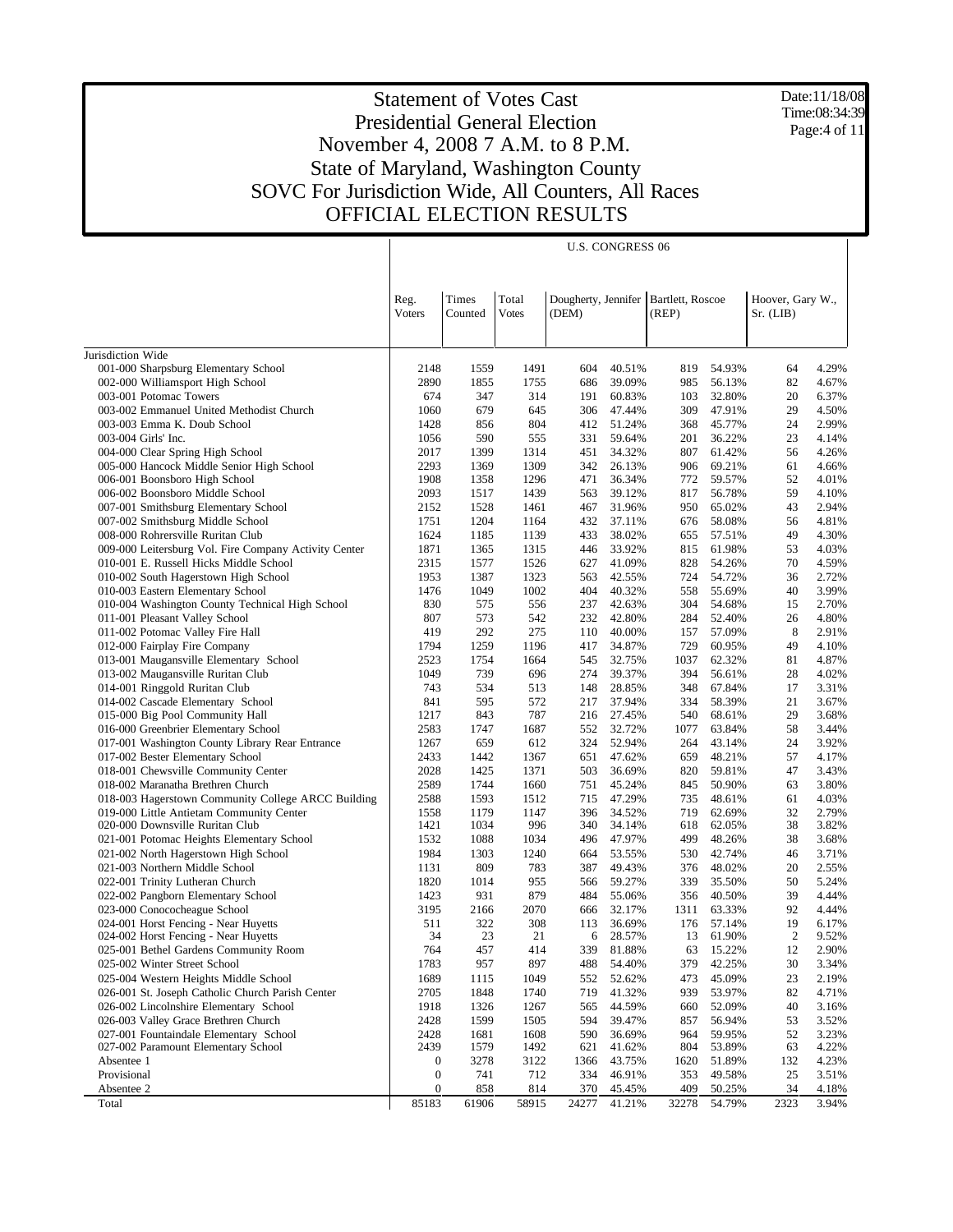Date:11/18/08 Time:08:34:39 Page:5 of 11

| Times<br>Total<br>YES Eyler,<br>NO Eyler, Deborah<br>Write-In Votes<br>Reg.<br>Voters<br>Counted<br><b>Votes</b><br>Deborah<br>Jurisdiction Wide<br>001-000 Sharpsburg Elementary School<br>0.27%<br>4<br>2148<br>1559<br>1147<br>991<br>86.40%<br>156<br>13.60%<br>002-000 Williamsport High School<br>$\overline{2}$<br>2890<br>1855<br>1390<br>86.04%<br>194<br>13.96%<br>0.11%<br>1196<br>003-001 Potomac Towers<br>$\boldsymbol{0}$<br>0.00%<br>253<br>83.00%<br>674<br>347<br>210<br>43<br>17.00%<br>003-002 Emmanuel United Methodist Church<br>$\mathbf{1}$<br>87.10%<br>69<br>12.90%<br>0.16%<br>1060<br>679<br>535<br>466<br>003-003 Emma K. Doub School<br>$\boldsymbol{0}$<br>0.00%<br>89<br>1428<br>856<br>656<br>567<br>86.43%<br>13.57%<br>$\boldsymbol{0}$<br>0.00%<br>1056<br>590<br>472<br>378<br>80.08%<br>94<br>19.92%<br>003-004 Girls' Inc.<br>$\boldsymbol{0}$<br>0.00%<br>2017<br>1023<br>85.14%<br>152<br>14.86%<br>004-000 Clear Spring High School<br>1399<br>871<br>005-000 Hancock Middle Senior High School<br>$\boldsymbol{0}$<br>0.00%<br>2293<br>1000<br>84.60%<br>154<br>15.40%<br>1369<br>846<br>006-001 Boonsboro High School<br>1<br>0.08%<br>1908<br>1005<br>85.07%<br>150<br>14.93%<br>1358<br>855<br>$\boldsymbol{0}$<br>006-002 Boonsboro Middle School<br>0.00%<br>2093<br>1517<br>1104<br>953<br>86.32%<br>151<br>13.68%<br>007-001 Smithsburg Elementary School<br>1<br>0.07%<br>2152<br>1528<br>1093<br>963<br>88.11%<br>130<br>11.89%<br>$\boldsymbol{0}$<br>007-002 Smithsburg Middle School<br>0.00%<br>1751<br>1204<br>967<br>836<br>86.45%<br>131<br>13.55%<br>$\boldsymbol{2}$<br>14.99%<br>008-000 Rohrersville Ruritan Club<br>0.18%<br>1624<br>834<br>709<br>85.01%<br>125<br>1185<br>$\mathbf{1}$<br>11.62%<br>009-000 Leitersburg Vol. Fire Company Activity Center<br>0.08%<br>1871<br>1365<br>998<br>882<br>88.38%<br>116<br>14.32%<br>010-001 E. Russell Hicks Middle School<br>1<br>0.07%<br>2315<br>1577<br>1208<br>1035<br>85.68%<br>173<br>$\boldsymbol{0}$<br>010-002 South Hagerstown High School<br>0.00%<br>1953<br>1387<br>1059<br>925<br>87.35%<br>134<br>12.65%<br>010-003 Eastern Elementary School<br>$\boldsymbol{0}$<br>0.00%<br>1476<br>1049<br>795<br>693<br>87.17%<br>102<br>12.83%<br>$\boldsymbol{0}$<br>0.00%<br>010-004 Washington County Technical High School<br>830<br>575<br>430<br>386<br>89.77%<br>44<br>10.23%<br>$\boldsymbol{0}$<br>0.00%<br>807<br>011-001 Pleasant Valley School<br>573<br>440<br>376<br>85.45%<br>64<br>14.55%<br>$\boldsymbol{0}$<br>0.00%<br>419<br>292<br>76.70%<br>48<br>23.30%<br>011-002 Potomac Valley Fire Hall<br>206<br>158<br>0.08%<br>1794<br>1259<br>14.56%<br>012-000 Fairplay Fire Company<br>1<br>948<br>810<br>85.44%<br>138<br>013-001 Maugansville Elementary School<br>$\mathbf{1}$<br>2523<br>1290<br>87.05%<br>12.95%<br>0.06%<br>1754<br>1123<br>167<br>013-002 Maugansville Ruritan Club<br>$\boldsymbol{0}$<br>0.00%<br>1049<br>739<br>585<br>485<br>82.91%<br>100<br>17.09%<br>014-001 Ringgold Ruritan Club<br>$\boldsymbol{0}$<br>0.00%<br>743<br>392<br>86.99%<br>13.01%<br>534<br>341<br>51<br>014-002 Cascade Elementary School<br>$\boldsymbol{0}$<br>0.00%<br>595<br>485<br>422<br>87.01%<br>63<br>12.99%<br>841<br>$\boldsymbol{2}$<br>015-000 Big Pool Community Hall<br>0.25%<br>1217<br>843<br>591<br>493<br>83.42%<br>98<br>16.58%<br>$\boldsymbol{0}$<br>2583<br>016-000 Greenbrier Elementary School<br>0.00%<br>1747<br>1313<br>1121<br>85.38%<br>192<br>14.62%<br>$\boldsymbol{0}$<br>84.74%<br>15.26%<br>017-001 Washington County Library Rear Entrance<br>0.00%<br>1267<br>659<br>498<br>422<br>76<br>017-002 Bester Elementary School<br>$\boldsymbol{0}$<br>0.00%<br>2433<br>87.51%<br>12.49%<br>1442<br>1121<br>981<br>140<br>018-001 Chewsville Community Center<br>2028<br>87.08%<br>12.92%<br>1<br>0.07%<br>1425<br>1091<br>950<br>141<br>018-002 Maranatha Brethren Church<br>$\mathbf{1}$<br>2589<br>1339<br>86.93%<br>13.07%<br>0.06%<br>1744<br>1164<br>175<br>018-003 Hagerstown Community College ARCC Building<br>2588<br>1230<br>15.69%<br>1<br>0.07%<br>1593<br>1037<br>84.31%<br>193<br>019-000 Little Antietam Community Center<br>$\boldsymbol{0}$<br>872<br>88.76%<br>98<br>11.24%<br>0.00%<br>1558<br>1179<br>774<br>$\boldsymbol{0}$<br>020-000 Downsville Ruritan Club<br>0.00%<br>1421<br>1034<br>746<br>657<br>88.07%<br>89<br>11.93%<br>$\mathbf{1}$<br>1532<br>1088<br>708<br>86.55%<br>021-001 Potomac Heights Elementary School<br>0.10%<br>818<br>110<br>13.45%<br>$\boldsymbol{0}$<br>0.00%<br>1984<br>85.88%<br>14.12%<br>021-002 North Hagerstown High School<br>1303<br>1020<br>876<br>144<br>021-003 Northern Middle School<br>$\boldsymbol{0}$<br>0.00%<br>809<br>596<br>90.10%<br>59<br>9.90%<br>1131<br>537<br>022-001 Trinity Lutheran Church<br>$\boldsymbol{0}$<br>82.29%<br>0.00%<br>1820<br>1014<br>785<br>139<br>17.71%<br>646<br>$\boldsymbol{0}$<br>0.00%<br>1423<br>931<br>733<br>83.90%<br>118<br>16.10%<br>022-002 Pangborn Elementary School<br>615<br>$\mathbf{1}$<br>3195<br>239<br>14.49%<br>023-000 Conococheague School<br>0.05%<br>2166<br>1649<br>1410<br>85.51%<br>38<br>024-001 Horst Fencing - Near Huyetts<br>$\mathbf{0}$<br>0.00%<br>511<br>322<br>235<br>197<br>83.83%<br>16.17%<br>024-002 Horst Fencing - Near Huyetts<br>0<br>0.00%<br>34<br>23<br>12<br>10<br>83.33%<br>2<br>16.67%<br>0.00%<br>025-001 Bethel Gardens Community Room<br>$\boldsymbol{0}$<br>764<br>457<br>336<br>280<br>83.33%<br>56<br>16.67%<br>$\boldsymbol{0}$<br>0.00%<br>025-002 Winter Street School<br>1783<br>957<br>628<br>83.73%<br>122<br>16.27%<br>750<br>025-004 Western Heights Middle School<br>1<br>0.10%<br>1689<br>1115<br>869<br>731<br>84.12%<br>138<br>15.88%<br>$\boldsymbol{0}$<br>026-001 St. Joseph Catholic Church Parish Center<br>0.00%<br>2705<br>1848<br>1271<br>87.35%<br>184<br>12.65%<br>1455<br>$\boldsymbol{2}$<br>909<br>026-002 Lincolnshire Elementary School<br>0.16%<br>1918<br>1326<br>1031<br>88.17%<br>122<br>11.83%<br>026-003 Valley Grace Brethren Church<br>$\mathbf{1}$<br>0.07%<br>2428<br>1599<br>1233<br>1085<br>88.00%<br>148<br>12.00%<br>027-001 Fountaindale Elementary School<br>$\boldsymbol{2}$<br>0.12%<br>2428<br>1681<br>1303<br>1167<br>89.56%<br>136<br>10.44%<br>$\overline{4}$<br>027-002 Paramount Elementary School<br>0.27%<br>2439<br>1579<br>88.12%<br>148<br>11.88%<br>1246<br>1098<br>$\overline{4}$<br>Absentee 1<br>0.13%<br>$\bf{0}$<br>3278<br>2423<br>2108<br>87.00%<br>315<br>13.00%<br>Provisional<br>$\boldsymbol{0}$<br>0.00%<br>$\mathbf{0}$<br>741<br>610<br>534<br>87.54%<br>76<br>12.46%<br>0.12%<br>858<br>536<br>85<br>Absentee 2<br>$\boldsymbol{0}$<br>621<br>86.31%<br>13.69%<br>-1<br>37<br>0.06%<br>85183<br>46841<br>40422<br>86.30%<br>6419<br>13.70%<br>Total<br>61906 | <b>U.S. CONGRESS</b><br>06 | <b>JUDGE SPEC APPEAL AT LG</b> |  |  |  |  |  |  |
|----------------------------------------------------------------------------------------------------------------------------------------------------------------------------------------------------------------------------------------------------------------------------------------------------------------------------------------------------------------------------------------------------------------------------------------------------------------------------------------------------------------------------------------------------------------------------------------------------------------------------------------------------------------------------------------------------------------------------------------------------------------------------------------------------------------------------------------------------------------------------------------------------------------------------------------------------------------------------------------------------------------------------------------------------------------------------------------------------------------------------------------------------------------------------------------------------------------------------------------------------------------------------------------------------------------------------------------------------------------------------------------------------------------------------------------------------------------------------------------------------------------------------------------------------------------------------------------------------------------------------------------------------------------------------------------------------------------------------------------------------------------------------------------------------------------------------------------------------------------------------------------------------------------------------------------------------------------------------------------------------------------------------------------------------------------------------------------------------------------------------------------------------------------------------------------------------------------------------------------------------------------------------------------------------------------------------------------------------------------------------------------------------------------------------------------------------------------------------------------------------------------------------------------------------------------------------------------------------------------------------------------------------------------------------------------------------------------------------------------------------------------------------------------------------------------------------------------------------------------------------------------------------------------------------------------------------------------------------------------------------------------------------------------------------------------------------------------------------------------------------------------------------------------------------------------------------------------------------------------------------------------------------------------------------------------------------------------------------------------------------------------------------------------------------------------------------------------------------------------------------------------------------------------------------------------------------------------------------------------------------------------------------------------------------------------------------------------------------------------------------------------------------------------------------------------------------------------------------------------------------------------------------------------------------------------------------------------------------------------------------------------------------------------------------------------------------------------------------------------------------------------------------------------------------------------------------------------------------------------------------------------------------------------------------------------------------------------------------------------------------------------------------------------------------------------------------------------------------------------------------------------------------------------------------------------------------------------------------------------------------------------------------------------------------------------------------------------------------------------------------------------------------------------------------------------------------------------------------------------------------------------------------------------------------------------------------------------------------------------------------------------------------------------------------------------------------------------------------------------------------------------------------------------------------------------------------------------------------------------------------------------------------------------------------------------------------------------------------------------------------------------------------------------------------------------------------------------------------------------------------------------------------------------------------------------------------------------------------------------------------------------------------------------------------------------------------------------------------------------------------------------------------------------------------------------------------------------------------------------------------------------------------------------------------------------------------------------------------------------------------------------------------------------------------------------------------------------------------------------------------------------------------------------------------------------------------------------------------------------------------------------------------------------------------------------------------------------------------------------------------------------------------------------------------------------------------------------------------------------------------------------------------------------------------------------------------------------------------------------------------------------------------------------------------------------------------------------------------------------------------------------------------------------------------------------------------------------------------------------------|----------------------------|--------------------------------|--|--|--|--|--|--|
|                                                                                                                                                                                                                                                                                                                                                                                                                                                                                                                                                                                                                                                                                                                                                                                                                                                                                                                                                                                                                                                                                                                                                                                                                                                                                                                                                                                                                                                                                                                                                                                                                                                                                                                                                                                                                                                                                                                                                                                                                                                                                                                                                                                                                                                                                                                                                                                                                                                                                                                                                                                                                                                                                                                                                                                                                                                                                                                                                                                                                                                                                                                                                                                                                                                                                                                                                                                                                                                                                                                                                                                                                                                                                                                                                                                                                                                                                                                                                                                                                                                                                                                                                                                                                                                                                                                                                                                                                                                                                                                                                                                                                                                                                                                                                                                                                                                                                                                                                                                                                                                                                                                                                                                                                                                                                                                                                                                                                                                                                                                                                                                                                                                                                                                                                                                                                                                                                                                                                                                                                                                                                                                                                                                                                                                                                                                                                                                                                                                                                                                                                                                                                                                                                                                                                                                                                                                                      |                            |                                |  |  |  |  |  |  |
|                                                                                                                                                                                                                                                                                                                                                                                                                                                                                                                                                                                                                                                                                                                                                                                                                                                                                                                                                                                                                                                                                                                                                                                                                                                                                                                                                                                                                                                                                                                                                                                                                                                                                                                                                                                                                                                                                                                                                                                                                                                                                                                                                                                                                                                                                                                                                                                                                                                                                                                                                                                                                                                                                                                                                                                                                                                                                                                                                                                                                                                                                                                                                                                                                                                                                                                                                                                                                                                                                                                                                                                                                                                                                                                                                                                                                                                                                                                                                                                                                                                                                                                                                                                                                                                                                                                                                                                                                                                                                                                                                                                                                                                                                                                                                                                                                                                                                                                                                                                                                                                                                                                                                                                                                                                                                                                                                                                                                                                                                                                                                                                                                                                                                                                                                                                                                                                                                                                                                                                                                                                                                                                                                                                                                                                                                                                                                                                                                                                                                                                                                                                                                                                                                                                                                                                                                                                                      |                            |                                |  |  |  |  |  |  |
|                                                                                                                                                                                                                                                                                                                                                                                                                                                                                                                                                                                                                                                                                                                                                                                                                                                                                                                                                                                                                                                                                                                                                                                                                                                                                                                                                                                                                                                                                                                                                                                                                                                                                                                                                                                                                                                                                                                                                                                                                                                                                                                                                                                                                                                                                                                                                                                                                                                                                                                                                                                                                                                                                                                                                                                                                                                                                                                                                                                                                                                                                                                                                                                                                                                                                                                                                                                                                                                                                                                                                                                                                                                                                                                                                                                                                                                                                                                                                                                                                                                                                                                                                                                                                                                                                                                                                                                                                                                                                                                                                                                                                                                                                                                                                                                                                                                                                                                                                                                                                                                                                                                                                                                                                                                                                                                                                                                                                                                                                                                                                                                                                                                                                                                                                                                                                                                                                                                                                                                                                                                                                                                                                                                                                                                                                                                                                                                                                                                                                                                                                                                                                                                                                                                                                                                                                                                                      |                            |                                |  |  |  |  |  |  |
|                                                                                                                                                                                                                                                                                                                                                                                                                                                                                                                                                                                                                                                                                                                                                                                                                                                                                                                                                                                                                                                                                                                                                                                                                                                                                                                                                                                                                                                                                                                                                                                                                                                                                                                                                                                                                                                                                                                                                                                                                                                                                                                                                                                                                                                                                                                                                                                                                                                                                                                                                                                                                                                                                                                                                                                                                                                                                                                                                                                                                                                                                                                                                                                                                                                                                                                                                                                                                                                                                                                                                                                                                                                                                                                                                                                                                                                                                                                                                                                                                                                                                                                                                                                                                                                                                                                                                                                                                                                                                                                                                                                                                                                                                                                                                                                                                                                                                                                                                                                                                                                                                                                                                                                                                                                                                                                                                                                                                                                                                                                                                                                                                                                                                                                                                                                                                                                                                                                                                                                                                                                                                                                                                                                                                                                                                                                                                                                                                                                                                                                                                                                                                                                                                                                                                                                                                                                                      |                            |                                |  |  |  |  |  |  |
|                                                                                                                                                                                                                                                                                                                                                                                                                                                                                                                                                                                                                                                                                                                                                                                                                                                                                                                                                                                                                                                                                                                                                                                                                                                                                                                                                                                                                                                                                                                                                                                                                                                                                                                                                                                                                                                                                                                                                                                                                                                                                                                                                                                                                                                                                                                                                                                                                                                                                                                                                                                                                                                                                                                                                                                                                                                                                                                                                                                                                                                                                                                                                                                                                                                                                                                                                                                                                                                                                                                                                                                                                                                                                                                                                                                                                                                                                                                                                                                                                                                                                                                                                                                                                                                                                                                                                                                                                                                                                                                                                                                                                                                                                                                                                                                                                                                                                                                                                                                                                                                                                                                                                                                                                                                                                                                                                                                                                                                                                                                                                                                                                                                                                                                                                                                                                                                                                                                                                                                                                                                                                                                                                                                                                                                                                                                                                                                                                                                                                                                                                                                                                                                                                                                                                                                                                                                                      |                            |                                |  |  |  |  |  |  |
|                                                                                                                                                                                                                                                                                                                                                                                                                                                                                                                                                                                                                                                                                                                                                                                                                                                                                                                                                                                                                                                                                                                                                                                                                                                                                                                                                                                                                                                                                                                                                                                                                                                                                                                                                                                                                                                                                                                                                                                                                                                                                                                                                                                                                                                                                                                                                                                                                                                                                                                                                                                                                                                                                                                                                                                                                                                                                                                                                                                                                                                                                                                                                                                                                                                                                                                                                                                                                                                                                                                                                                                                                                                                                                                                                                                                                                                                                                                                                                                                                                                                                                                                                                                                                                                                                                                                                                                                                                                                                                                                                                                                                                                                                                                                                                                                                                                                                                                                                                                                                                                                                                                                                                                                                                                                                                                                                                                                                                                                                                                                                                                                                                                                                                                                                                                                                                                                                                                                                                                                                                                                                                                                                                                                                                                                                                                                                                                                                                                                                                                                                                                                                                                                                                                                                                                                                                                                      |                            |                                |  |  |  |  |  |  |
|                                                                                                                                                                                                                                                                                                                                                                                                                                                                                                                                                                                                                                                                                                                                                                                                                                                                                                                                                                                                                                                                                                                                                                                                                                                                                                                                                                                                                                                                                                                                                                                                                                                                                                                                                                                                                                                                                                                                                                                                                                                                                                                                                                                                                                                                                                                                                                                                                                                                                                                                                                                                                                                                                                                                                                                                                                                                                                                                                                                                                                                                                                                                                                                                                                                                                                                                                                                                                                                                                                                                                                                                                                                                                                                                                                                                                                                                                                                                                                                                                                                                                                                                                                                                                                                                                                                                                                                                                                                                                                                                                                                                                                                                                                                                                                                                                                                                                                                                                                                                                                                                                                                                                                                                                                                                                                                                                                                                                                                                                                                                                                                                                                                                                                                                                                                                                                                                                                                                                                                                                                                                                                                                                                                                                                                                                                                                                                                                                                                                                                                                                                                                                                                                                                                                                                                                                                                                      |                            |                                |  |  |  |  |  |  |
|                                                                                                                                                                                                                                                                                                                                                                                                                                                                                                                                                                                                                                                                                                                                                                                                                                                                                                                                                                                                                                                                                                                                                                                                                                                                                                                                                                                                                                                                                                                                                                                                                                                                                                                                                                                                                                                                                                                                                                                                                                                                                                                                                                                                                                                                                                                                                                                                                                                                                                                                                                                                                                                                                                                                                                                                                                                                                                                                                                                                                                                                                                                                                                                                                                                                                                                                                                                                                                                                                                                                                                                                                                                                                                                                                                                                                                                                                                                                                                                                                                                                                                                                                                                                                                                                                                                                                                                                                                                                                                                                                                                                                                                                                                                                                                                                                                                                                                                                                                                                                                                                                                                                                                                                                                                                                                                                                                                                                                                                                                                                                                                                                                                                                                                                                                                                                                                                                                                                                                                                                                                                                                                                                                                                                                                                                                                                                                                                                                                                                                                                                                                                                                                                                                                                                                                                                                                                      |                            |                                |  |  |  |  |  |  |
|                                                                                                                                                                                                                                                                                                                                                                                                                                                                                                                                                                                                                                                                                                                                                                                                                                                                                                                                                                                                                                                                                                                                                                                                                                                                                                                                                                                                                                                                                                                                                                                                                                                                                                                                                                                                                                                                                                                                                                                                                                                                                                                                                                                                                                                                                                                                                                                                                                                                                                                                                                                                                                                                                                                                                                                                                                                                                                                                                                                                                                                                                                                                                                                                                                                                                                                                                                                                                                                                                                                                                                                                                                                                                                                                                                                                                                                                                                                                                                                                                                                                                                                                                                                                                                                                                                                                                                                                                                                                                                                                                                                                                                                                                                                                                                                                                                                                                                                                                                                                                                                                                                                                                                                                                                                                                                                                                                                                                                                                                                                                                                                                                                                                                                                                                                                                                                                                                                                                                                                                                                                                                                                                                                                                                                                                                                                                                                                                                                                                                                                                                                                                                                                                                                                                                                                                                                                                      |                            |                                |  |  |  |  |  |  |
|                                                                                                                                                                                                                                                                                                                                                                                                                                                                                                                                                                                                                                                                                                                                                                                                                                                                                                                                                                                                                                                                                                                                                                                                                                                                                                                                                                                                                                                                                                                                                                                                                                                                                                                                                                                                                                                                                                                                                                                                                                                                                                                                                                                                                                                                                                                                                                                                                                                                                                                                                                                                                                                                                                                                                                                                                                                                                                                                                                                                                                                                                                                                                                                                                                                                                                                                                                                                                                                                                                                                                                                                                                                                                                                                                                                                                                                                                                                                                                                                                                                                                                                                                                                                                                                                                                                                                                                                                                                                                                                                                                                                                                                                                                                                                                                                                                                                                                                                                                                                                                                                                                                                                                                                                                                                                                                                                                                                                                                                                                                                                                                                                                                                                                                                                                                                                                                                                                                                                                                                                                                                                                                                                                                                                                                                                                                                                                                                                                                                                                                                                                                                                                                                                                                                                                                                                                                                      |                            |                                |  |  |  |  |  |  |
|                                                                                                                                                                                                                                                                                                                                                                                                                                                                                                                                                                                                                                                                                                                                                                                                                                                                                                                                                                                                                                                                                                                                                                                                                                                                                                                                                                                                                                                                                                                                                                                                                                                                                                                                                                                                                                                                                                                                                                                                                                                                                                                                                                                                                                                                                                                                                                                                                                                                                                                                                                                                                                                                                                                                                                                                                                                                                                                                                                                                                                                                                                                                                                                                                                                                                                                                                                                                                                                                                                                                                                                                                                                                                                                                                                                                                                                                                                                                                                                                                                                                                                                                                                                                                                                                                                                                                                                                                                                                                                                                                                                                                                                                                                                                                                                                                                                                                                                                                                                                                                                                                                                                                                                                                                                                                                                                                                                                                                                                                                                                                                                                                                                                                                                                                                                                                                                                                                                                                                                                                                                                                                                                                                                                                                                                                                                                                                                                                                                                                                                                                                                                                                                                                                                                                                                                                                                                      |                            |                                |  |  |  |  |  |  |
|                                                                                                                                                                                                                                                                                                                                                                                                                                                                                                                                                                                                                                                                                                                                                                                                                                                                                                                                                                                                                                                                                                                                                                                                                                                                                                                                                                                                                                                                                                                                                                                                                                                                                                                                                                                                                                                                                                                                                                                                                                                                                                                                                                                                                                                                                                                                                                                                                                                                                                                                                                                                                                                                                                                                                                                                                                                                                                                                                                                                                                                                                                                                                                                                                                                                                                                                                                                                                                                                                                                                                                                                                                                                                                                                                                                                                                                                                                                                                                                                                                                                                                                                                                                                                                                                                                                                                                                                                                                                                                                                                                                                                                                                                                                                                                                                                                                                                                                                                                                                                                                                                                                                                                                                                                                                                                                                                                                                                                                                                                                                                                                                                                                                                                                                                                                                                                                                                                                                                                                                                                                                                                                                                                                                                                                                                                                                                                                                                                                                                                                                                                                                                                                                                                                                                                                                                                                                      |                            |                                |  |  |  |  |  |  |
|                                                                                                                                                                                                                                                                                                                                                                                                                                                                                                                                                                                                                                                                                                                                                                                                                                                                                                                                                                                                                                                                                                                                                                                                                                                                                                                                                                                                                                                                                                                                                                                                                                                                                                                                                                                                                                                                                                                                                                                                                                                                                                                                                                                                                                                                                                                                                                                                                                                                                                                                                                                                                                                                                                                                                                                                                                                                                                                                                                                                                                                                                                                                                                                                                                                                                                                                                                                                                                                                                                                                                                                                                                                                                                                                                                                                                                                                                                                                                                                                                                                                                                                                                                                                                                                                                                                                                                                                                                                                                                                                                                                                                                                                                                                                                                                                                                                                                                                                                                                                                                                                                                                                                                                                                                                                                                                                                                                                                                                                                                                                                                                                                                                                                                                                                                                                                                                                                                                                                                                                                                                                                                                                                                                                                                                                                                                                                                                                                                                                                                                                                                                                                                                                                                                                                                                                                                                                      |                            |                                |  |  |  |  |  |  |
|                                                                                                                                                                                                                                                                                                                                                                                                                                                                                                                                                                                                                                                                                                                                                                                                                                                                                                                                                                                                                                                                                                                                                                                                                                                                                                                                                                                                                                                                                                                                                                                                                                                                                                                                                                                                                                                                                                                                                                                                                                                                                                                                                                                                                                                                                                                                                                                                                                                                                                                                                                                                                                                                                                                                                                                                                                                                                                                                                                                                                                                                                                                                                                                                                                                                                                                                                                                                                                                                                                                                                                                                                                                                                                                                                                                                                                                                                                                                                                                                                                                                                                                                                                                                                                                                                                                                                                                                                                                                                                                                                                                                                                                                                                                                                                                                                                                                                                                                                                                                                                                                                                                                                                                                                                                                                                                                                                                                                                                                                                                                                                                                                                                                                                                                                                                                                                                                                                                                                                                                                                                                                                                                                                                                                                                                                                                                                                                                                                                                                                                                                                                                                                                                                                                                                                                                                                                                      |                            |                                |  |  |  |  |  |  |
|                                                                                                                                                                                                                                                                                                                                                                                                                                                                                                                                                                                                                                                                                                                                                                                                                                                                                                                                                                                                                                                                                                                                                                                                                                                                                                                                                                                                                                                                                                                                                                                                                                                                                                                                                                                                                                                                                                                                                                                                                                                                                                                                                                                                                                                                                                                                                                                                                                                                                                                                                                                                                                                                                                                                                                                                                                                                                                                                                                                                                                                                                                                                                                                                                                                                                                                                                                                                                                                                                                                                                                                                                                                                                                                                                                                                                                                                                                                                                                                                                                                                                                                                                                                                                                                                                                                                                                                                                                                                                                                                                                                                                                                                                                                                                                                                                                                                                                                                                                                                                                                                                                                                                                                                                                                                                                                                                                                                                                                                                                                                                                                                                                                                                                                                                                                                                                                                                                                                                                                                                                                                                                                                                                                                                                                                                                                                                                                                                                                                                                                                                                                                                                                                                                                                                                                                                                                                      |                            |                                |  |  |  |  |  |  |
|                                                                                                                                                                                                                                                                                                                                                                                                                                                                                                                                                                                                                                                                                                                                                                                                                                                                                                                                                                                                                                                                                                                                                                                                                                                                                                                                                                                                                                                                                                                                                                                                                                                                                                                                                                                                                                                                                                                                                                                                                                                                                                                                                                                                                                                                                                                                                                                                                                                                                                                                                                                                                                                                                                                                                                                                                                                                                                                                                                                                                                                                                                                                                                                                                                                                                                                                                                                                                                                                                                                                                                                                                                                                                                                                                                                                                                                                                                                                                                                                                                                                                                                                                                                                                                                                                                                                                                                                                                                                                                                                                                                                                                                                                                                                                                                                                                                                                                                                                                                                                                                                                                                                                                                                                                                                                                                                                                                                                                                                                                                                                                                                                                                                                                                                                                                                                                                                                                                                                                                                                                                                                                                                                                                                                                                                                                                                                                                                                                                                                                                                                                                                                                                                                                                                                                                                                                                                      |                            |                                |  |  |  |  |  |  |
|                                                                                                                                                                                                                                                                                                                                                                                                                                                                                                                                                                                                                                                                                                                                                                                                                                                                                                                                                                                                                                                                                                                                                                                                                                                                                                                                                                                                                                                                                                                                                                                                                                                                                                                                                                                                                                                                                                                                                                                                                                                                                                                                                                                                                                                                                                                                                                                                                                                                                                                                                                                                                                                                                                                                                                                                                                                                                                                                                                                                                                                                                                                                                                                                                                                                                                                                                                                                                                                                                                                                                                                                                                                                                                                                                                                                                                                                                                                                                                                                                                                                                                                                                                                                                                                                                                                                                                                                                                                                                                                                                                                                                                                                                                                                                                                                                                                                                                                                                                                                                                                                                                                                                                                                                                                                                                                                                                                                                                                                                                                                                                                                                                                                                                                                                                                                                                                                                                                                                                                                                                                                                                                                                                                                                                                                                                                                                                                                                                                                                                                                                                                                                                                                                                                                                                                                                                                                      |                            |                                |  |  |  |  |  |  |
|                                                                                                                                                                                                                                                                                                                                                                                                                                                                                                                                                                                                                                                                                                                                                                                                                                                                                                                                                                                                                                                                                                                                                                                                                                                                                                                                                                                                                                                                                                                                                                                                                                                                                                                                                                                                                                                                                                                                                                                                                                                                                                                                                                                                                                                                                                                                                                                                                                                                                                                                                                                                                                                                                                                                                                                                                                                                                                                                                                                                                                                                                                                                                                                                                                                                                                                                                                                                                                                                                                                                                                                                                                                                                                                                                                                                                                                                                                                                                                                                                                                                                                                                                                                                                                                                                                                                                                                                                                                                                                                                                                                                                                                                                                                                                                                                                                                                                                                                                                                                                                                                                                                                                                                                                                                                                                                                                                                                                                                                                                                                                                                                                                                                                                                                                                                                                                                                                                                                                                                                                                                                                                                                                                                                                                                                                                                                                                                                                                                                                                                                                                                                                                                                                                                                                                                                                                                                      |                            |                                |  |  |  |  |  |  |
|                                                                                                                                                                                                                                                                                                                                                                                                                                                                                                                                                                                                                                                                                                                                                                                                                                                                                                                                                                                                                                                                                                                                                                                                                                                                                                                                                                                                                                                                                                                                                                                                                                                                                                                                                                                                                                                                                                                                                                                                                                                                                                                                                                                                                                                                                                                                                                                                                                                                                                                                                                                                                                                                                                                                                                                                                                                                                                                                                                                                                                                                                                                                                                                                                                                                                                                                                                                                                                                                                                                                                                                                                                                                                                                                                                                                                                                                                                                                                                                                                                                                                                                                                                                                                                                                                                                                                                                                                                                                                                                                                                                                                                                                                                                                                                                                                                                                                                                                                                                                                                                                                                                                                                                                                                                                                                                                                                                                                                                                                                                                                                                                                                                                                                                                                                                                                                                                                                                                                                                                                                                                                                                                                                                                                                                                                                                                                                                                                                                                                                                                                                                                                                                                                                                                                                                                                                                                      |                            |                                |  |  |  |  |  |  |
|                                                                                                                                                                                                                                                                                                                                                                                                                                                                                                                                                                                                                                                                                                                                                                                                                                                                                                                                                                                                                                                                                                                                                                                                                                                                                                                                                                                                                                                                                                                                                                                                                                                                                                                                                                                                                                                                                                                                                                                                                                                                                                                                                                                                                                                                                                                                                                                                                                                                                                                                                                                                                                                                                                                                                                                                                                                                                                                                                                                                                                                                                                                                                                                                                                                                                                                                                                                                                                                                                                                                                                                                                                                                                                                                                                                                                                                                                                                                                                                                                                                                                                                                                                                                                                                                                                                                                                                                                                                                                                                                                                                                                                                                                                                                                                                                                                                                                                                                                                                                                                                                                                                                                                                                                                                                                                                                                                                                                                                                                                                                                                                                                                                                                                                                                                                                                                                                                                                                                                                                                                                                                                                                                                                                                                                                                                                                                                                                                                                                                                                                                                                                                                                                                                                                                                                                                                                                      |                            |                                |  |  |  |  |  |  |
|                                                                                                                                                                                                                                                                                                                                                                                                                                                                                                                                                                                                                                                                                                                                                                                                                                                                                                                                                                                                                                                                                                                                                                                                                                                                                                                                                                                                                                                                                                                                                                                                                                                                                                                                                                                                                                                                                                                                                                                                                                                                                                                                                                                                                                                                                                                                                                                                                                                                                                                                                                                                                                                                                                                                                                                                                                                                                                                                                                                                                                                                                                                                                                                                                                                                                                                                                                                                                                                                                                                                                                                                                                                                                                                                                                                                                                                                                                                                                                                                                                                                                                                                                                                                                                                                                                                                                                                                                                                                                                                                                                                                                                                                                                                                                                                                                                                                                                                                                                                                                                                                                                                                                                                                                                                                                                                                                                                                                                                                                                                                                                                                                                                                                                                                                                                                                                                                                                                                                                                                                                                                                                                                                                                                                                                                                                                                                                                                                                                                                                                                                                                                                                                                                                                                                                                                                                                                      |                            |                                |  |  |  |  |  |  |
|                                                                                                                                                                                                                                                                                                                                                                                                                                                                                                                                                                                                                                                                                                                                                                                                                                                                                                                                                                                                                                                                                                                                                                                                                                                                                                                                                                                                                                                                                                                                                                                                                                                                                                                                                                                                                                                                                                                                                                                                                                                                                                                                                                                                                                                                                                                                                                                                                                                                                                                                                                                                                                                                                                                                                                                                                                                                                                                                                                                                                                                                                                                                                                                                                                                                                                                                                                                                                                                                                                                                                                                                                                                                                                                                                                                                                                                                                                                                                                                                                                                                                                                                                                                                                                                                                                                                                                                                                                                                                                                                                                                                                                                                                                                                                                                                                                                                                                                                                                                                                                                                                                                                                                                                                                                                                                                                                                                                                                                                                                                                                                                                                                                                                                                                                                                                                                                                                                                                                                                                                                                                                                                                                                                                                                                                                                                                                                                                                                                                                                                                                                                                                                                                                                                                                                                                                                                                      |                            |                                |  |  |  |  |  |  |
|                                                                                                                                                                                                                                                                                                                                                                                                                                                                                                                                                                                                                                                                                                                                                                                                                                                                                                                                                                                                                                                                                                                                                                                                                                                                                                                                                                                                                                                                                                                                                                                                                                                                                                                                                                                                                                                                                                                                                                                                                                                                                                                                                                                                                                                                                                                                                                                                                                                                                                                                                                                                                                                                                                                                                                                                                                                                                                                                                                                                                                                                                                                                                                                                                                                                                                                                                                                                                                                                                                                                                                                                                                                                                                                                                                                                                                                                                                                                                                                                                                                                                                                                                                                                                                                                                                                                                                                                                                                                                                                                                                                                                                                                                                                                                                                                                                                                                                                                                                                                                                                                                                                                                                                                                                                                                                                                                                                                                                                                                                                                                                                                                                                                                                                                                                                                                                                                                                                                                                                                                                                                                                                                                                                                                                                                                                                                                                                                                                                                                                                                                                                                                                                                                                                                                                                                                                                                      |                            |                                |  |  |  |  |  |  |
|                                                                                                                                                                                                                                                                                                                                                                                                                                                                                                                                                                                                                                                                                                                                                                                                                                                                                                                                                                                                                                                                                                                                                                                                                                                                                                                                                                                                                                                                                                                                                                                                                                                                                                                                                                                                                                                                                                                                                                                                                                                                                                                                                                                                                                                                                                                                                                                                                                                                                                                                                                                                                                                                                                                                                                                                                                                                                                                                                                                                                                                                                                                                                                                                                                                                                                                                                                                                                                                                                                                                                                                                                                                                                                                                                                                                                                                                                                                                                                                                                                                                                                                                                                                                                                                                                                                                                                                                                                                                                                                                                                                                                                                                                                                                                                                                                                                                                                                                                                                                                                                                                                                                                                                                                                                                                                                                                                                                                                                                                                                                                                                                                                                                                                                                                                                                                                                                                                                                                                                                                                                                                                                                                                                                                                                                                                                                                                                                                                                                                                                                                                                                                                                                                                                                                                                                                                                                      |                            |                                |  |  |  |  |  |  |
|                                                                                                                                                                                                                                                                                                                                                                                                                                                                                                                                                                                                                                                                                                                                                                                                                                                                                                                                                                                                                                                                                                                                                                                                                                                                                                                                                                                                                                                                                                                                                                                                                                                                                                                                                                                                                                                                                                                                                                                                                                                                                                                                                                                                                                                                                                                                                                                                                                                                                                                                                                                                                                                                                                                                                                                                                                                                                                                                                                                                                                                                                                                                                                                                                                                                                                                                                                                                                                                                                                                                                                                                                                                                                                                                                                                                                                                                                                                                                                                                                                                                                                                                                                                                                                                                                                                                                                                                                                                                                                                                                                                                                                                                                                                                                                                                                                                                                                                                                                                                                                                                                                                                                                                                                                                                                                                                                                                                                                                                                                                                                                                                                                                                                                                                                                                                                                                                                                                                                                                                                                                                                                                                                                                                                                                                                                                                                                                                                                                                                                                                                                                                                                                                                                                                                                                                                                                                      |                            |                                |  |  |  |  |  |  |
|                                                                                                                                                                                                                                                                                                                                                                                                                                                                                                                                                                                                                                                                                                                                                                                                                                                                                                                                                                                                                                                                                                                                                                                                                                                                                                                                                                                                                                                                                                                                                                                                                                                                                                                                                                                                                                                                                                                                                                                                                                                                                                                                                                                                                                                                                                                                                                                                                                                                                                                                                                                                                                                                                                                                                                                                                                                                                                                                                                                                                                                                                                                                                                                                                                                                                                                                                                                                                                                                                                                                                                                                                                                                                                                                                                                                                                                                                                                                                                                                                                                                                                                                                                                                                                                                                                                                                                                                                                                                                                                                                                                                                                                                                                                                                                                                                                                                                                                                                                                                                                                                                                                                                                                                                                                                                                                                                                                                                                                                                                                                                                                                                                                                                                                                                                                                                                                                                                                                                                                                                                                                                                                                                                                                                                                                                                                                                                                                                                                                                                                                                                                                                                                                                                                                                                                                                                                                      |                            |                                |  |  |  |  |  |  |
|                                                                                                                                                                                                                                                                                                                                                                                                                                                                                                                                                                                                                                                                                                                                                                                                                                                                                                                                                                                                                                                                                                                                                                                                                                                                                                                                                                                                                                                                                                                                                                                                                                                                                                                                                                                                                                                                                                                                                                                                                                                                                                                                                                                                                                                                                                                                                                                                                                                                                                                                                                                                                                                                                                                                                                                                                                                                                                                                                                                                                                                                                                                                                                                                                                                                                                                                                                                                                                                                                                                                                                                                                                                                                                                                                                                                                                                                                                                                                                                                                                                                                                                                                                                                                                                                                                                                                                                                                                                                                                                                                                                                                                                                                                                                                                                                                                                                                                                                                                                                                                                                                                                                                                                                                                                                                                                                                                                                                                                                                                                                                                                                                                                                                                                                                                                                                                                                                                                                                                                                                                                                                                                                                                                                                                                                                                                                                                                                                                                                                                                                                                                                                                                                                                                                                                                                                                                                      |                            |                                |  |  |  |  |  |  |
|                                                                                                                                                                                                                                                                                                                                                                                                                                                                                                                                                                                                                                                                                                                                                                                                                                                                                                                                                                                                                                                                                                                                                                                                                                                                                                                                                                                                                                                                                                                                                                                                                                                                                                                                                                                                                                                                                                                                                                                                                                                                                                                                                                                                                                                                                                                                                                                                                                                                                                                                                                                                                                                                                                                                                                                                                                                                                                                                                                                                                                                                                                                                                                                                                                                                                                                                                                                                                                                                                                                                                                                                                                                                                                                                                                                                                                                                                                                                                                                                                                                                                                                                                                                                                                                                                                                                                                                                                                                                                                                                                                                                                                                                                                                                                                                                                                                                                                                                                                                                                                                                                                                                                                                                                                                                                                                                                                                                                                                                                                                                                                                                                                                                                                                                                                                                                                                                                                                                                                                                                                                                                                                                                                                                                                                                                                                                                                                                                                                                                                                                                                                                                                                                                                                                                                                                                                                                      |                            |                                |  |  |  |  |  |  |
|                                                                                                                                                                                                                                                                                                                                                                                                                                                                                                                                                                                                                                                                                                                                                                                                                                                                                                                                                                                                                                                                                                                                                                                                                                                                                                                                                                                                                                                                                                                                                                                                                                                                                                                                                                                                                                                                                                                                                                                                                                                                                                                                                                                                                                                                                                                                                                                                                                                                                                                                                                                                                                                                                                                                                                                                                                                                                                                                                                                                                                                                                                                                                                                                                                                                                                                                                                                                                                                                                                                                                                                                                                                                                                                                                                                                                                                                                                                                                                                                                                                                                                                                                                                                                                                                                                                                                                                                                                                                                                                                                                                                                                                                                                                                                                                                                                                                                                                                                                                                                                                                                                                                                                                                                                                                                                                                                                                                                                                                                                                                                                                                                                                                                                                                                                                                                                                                                                                                                                                                                                                                                                                                                                                                                                                                                                                                                                                                                                                                                                                                                                                                                                                                                                                                                                                                                                                                      |                            |                                |  |  |  |  |  |  |
|                                                                                                                                                                                                                                                                                                                                                                                                                                                                                                                                                                                                                                                                                                                                                                                                                                                                                                                                                                                                                                                                                                                                                                                                                                                                                                                                                                                                                                                                                                                                                                                                                                                                                                                                                                                                                                                                                                                                                                                                                                                                                                                                                                                                                                                                                                                                                                                                                                                                                                                                                                                                                                                                                                                                                                                                                                                                                                                                                                                                                                                                                                                                                                                                                                                                                                                                                                                                                                                                                                                                                                                                                                                                                                                                                                                                                                                                                                                                                                                                                                                                                                                                                                                                                                                                                                                                                                                                                                                                                                                                                                                                                                                                                                                                                                                                                                                                                                                                                                                                                                                                                                                                                                                                                                                                                                                                                                                                                                                                                                                                                                                                                                                                                                                                                                                                                                                                                                                                                                                                                                                                                                                                                                                                                                                                                                                                                                                                                                                                                                                                                                                                                                                                                                                                                                                                                                                                      |                            |                                |  |  |  |  |  |  |
|                                                                                                                                                                                                                                                                                                                                                                                                                                                                                                                                                                                                                                                                                                                                                                                                                                                                                                                                                                                                                                                                                                                                                                                                                                                                                                                                                                                                                                                                                                                                                                                                                                                                                                                                                                                                                                                                                                                                                                                                                                                                                                                                                                                                                                                                                                                                                                                                                                                                                                                                                                                                                                                                                                                                                                                                                                                                                                                                                                                                                                                                                                                                                                                                                                                                                                                                                                                                                                                                                                                                                                                                                                                                                                                                                                                                                                                                                                                                                                                                                                                                                                                                                                                                                                                                                                                                                                                                                                                                                                                                                                                                                                                                                                                                                                                                                                                                                                                                                                                                                                                                                                                                                                                                                                                                                                                                                                                                                                                                                                                                                                                                                                                                                                                                                                                                                                                                                                                                                                                                                                                                                                                                                                                                                                                                                                                                                                                                                                                                                                                                                                                                                                                                                                                                                                                                                                                                      |                            |                                |  |  |  |  |  |  |
|                                                                                                                                                                                                                                                                                                                                                                                                                                                                                                                                                                                                                                                                                                                                                                                                                                                                                                                                                                                                                                                                                                                                                                                                                                                                                                                                                                                                                                                                                                                                                                                                                                                                                                                                                                                                                                                                                                                                                                                                                                                                                                                                                                                                                                                                                                                                                                                                                                                                                                                                                                                                                                                                                                                                                                                                                                                                                                                                                                                                                                                                                                                                                                                                                                                                                                                                                                                                                                                                                                                                                                                                                                                                                                                                                                                                                                                                                                                                                                                                                                                                                                                                                                                                                                                                                                                                                                                                                                                                                                                                                                                                                                                                                                                                                                                                                                                                                                                                                                                                                                                                                                                                                                                                                                                                                                                                                                                                                                                                                                                                                                                                                                                                                                                                                                                                                                                                                                                                                                                                                                                                                                                                                                                                                                                                                                                                                                                                                                                                                                                                                                                                                                                                                                                                                                                                                                                                      |                            |                                |  |  |  |  |  |  |
|                                                                                                                                                                                                                                                                                                                                                                                                                                                                                                                                                                                                                                                                                                                                                                                                                                                                                                                                                                                                                                                                                                                                                                                                                                                                                                                                                                                                                                                                                                                                                                                                                                                                                                                                                                                                                                                                                                                                                                                                                                                                                                                                                                                                                                                                                                                                                                                                                                                                                                                                                                                                                                                                                                                                                                                                                                                                                                                                                                                                                                                                                                                                                                                                                                                                                                                                                                                                                                                                                                                                                                                                                                                                                                                                                                                                                                                                                                                                                                                                                                                                                                                                                                                                                                                                                                                                                                                                                                                                                                                                                                                                                                                                                                                                                                                                                                                                                                                                                                                                                                                                                                                                                                                                                                                                                                                                                                                                                                                                                                                                                                                                                                                                                                                                                                                                                                                                                                                                                                                                                                                                                                                                                                                                                                                                                                                                                                                                                                                                                                                                                                                                                                                                                                                                                                                                                                                                      |                            |                                |  |  |  |  |  |  |
|                                                                                                                                                                                                                                                                                                                                                                                                                                                                                                                                                                                                                                                                                                                                                                                                                                                                                                                                                                                                                                                                                                                                                                                                                                                                                                                                                                                                                                                                                                                                                                                                                                                                                                                                                                                                                                                                                                                                                                                                                                                                                                                                                                                                                                                                                                                                                                                                                                                                                                                                                                                                                                                                                                                                                                                                                                                                                                                                                                                                                                                                                                                                                                                                                                                                                                                                                                                                                                                                                                                                                                                                                                                                                                                                                                                                                                                                                                                                                                                                                                                                                                                                                                                                                                                                                                                                                                                                                                                                                                                                                                                                                                                                                                                                                                                                                                                                                                                                                                                                                                                                                                                                                                                                                                                                                                                                                                                                                                                                                                                                                                                                                                                                                                                                                                                                                                                                                                                                                                                                                                                                                                                                                                                                                                                                                                                                                                                                                                                                                                                                                                                                                                                                                                                                                                                                                                                                      |                            |                                |  |  |  |  |  |  |
|                                                                                                                                                                                                                                                                                                                                                                                                                                                                                                                                                                                                                                                                                                                                                                                                                                                                                                                                                                                                                                                                                                                                                                                                                                                                                                                                                                                                                                                                                                                                                                                                                                                                                                                                                                                                                                                                                                                                                                                                                                                                                                                                                                                                                                                                                                                                                                                                                                                                                                                                                                                                                                                                                                                                                                                                                                                                                                                                                                                                                                                                                                                                                                                                                                                                                                                                                                                                                                                                                                                                                                                                                                                                                                                                                                                                                                                                                                                                                                                                                                                                                                                                                                                                                                                                                                                                                                                                                                                                                                                                                                                                                                                                                                                                                                                                                                                                                                                                                                                                                                                                                                                                                                                                                                                                                                                                                                                                                                                                                                                                                                                                                                                                                                                                                                                                                                                                                                                                                                                                                                                                                                                                                                                                                                                                                                                                                                                                                                                                                                                                                                                                                                                                                                                                                                                                                                                                      |                            |                                |  |  |  |  |  |  |
|                                                                                                                                                                                                                                                                                                                                                                                                                                                                                                                                                                                                                                                                                                                                                                                                                                                                                                                                                                                                                                                                                                                                                                                                                                                                                                                                                                                                                                                                                                                                                                                                                                                                                                                                                                                                                                                                                                                                                                                                                                                                                                                                                                                                                                                                                                                                                                                                                                                                                                                                                                                                                                                                                                                                                                                                                                                                                                                                                                                                                                                                                                                                                                                                                                                                                                                                                                                                                                                                                                                                                                                                                                                                                                                                                                                                                                                                                                                                                                                                                                                                                                                                                                                                                                                                                                                                                                                                                                                                                                                                                                                                                                                                                                                                                                                                                                                                                                                                                                                                                                                                                                                                                                                                                                                                                                                                                                                                                                                                                                                                                                                                                                                                                                                                                                                                                                                                                                                                                                                                                                                                                                                                                                                                                                                                                                                                                                                                                                                                                                                                                                                                                                                                                                                                                                                                                                                                      |                            |                                |  |  |  |  |  |  |
|                                                                                                                                                                                                                                                                                                                                                                                                                                                                                                                                                                                                                                                                                                                                                                                                                                                                                                                                                                                                                                                                                                                                                                                                                                                                                                                                                                                                                                                                                                                                                                                                                                                                                                                                                                                                                                                                                                                                                                                                                                                                                                                                                                                                                                                                                                                                                                                                                                                                                                                                                                                                                                                                                                                                                                                                                                                                                                                                                                                                                                                                                                                                                                                                                                                                                                                                                                                                                                                                                                                                                                                                                                                                                                                                                                                                                                                                                                                                                                                                                                                                                                                                                                                                                                                                                                                                                                                                                                                                                                                                                                                                                                                                                                                                                                                                                                                                                                                                                                                                                                                                                                                                                                                                                                                                                                                                                                                                                                                                                                                                                                                                                                                                                                                                                                                                                                                                                                                                                                                                                                                                                                                                                                                                                                                                                                                                                                                                                                                                                                                                                                                                                                                                                                                                                                                                                                                                      |                            |                                |  |  |  |  |  |  |
|                                                                                                                                                                                                                                                                                                                                                                                                                                                                                                                                                                                                                                                                                                                                                                                                                                                                                                                                                                                                                                                                                                                                                                                                                                                                                                                                                                                                                                                                                                                                                                                                                                                                                                                                                                                                                                                                                                                                                                                                                                                                                                                                                                                                                                                                                                                                                                                                                                                                                                                                                                                                                                                                                                                                                                                                                                                                                                                                                                                                                                                                                                                                                                                                                                                                                                                                                                                                                                                                                                                                                                                                                                                                                                                                                                                                                                                                                                                                                                                                                                                                                                                                                                                                                                                                                                                                                                                                                                                                                                                                                                                                                                                                                                                                                                                                                                                                                                                                                                                                                                                                                                                                                                                                                                                                                                                                                                                                                                                                                                                                                                                                                                                                                                                                                                                                                                                                                                                                                                                                                                                                                                                                                                                                                                                                                                                                                                                                                                                                                                                                                                                                                                                                                                                                                                                                                                                                      |                            |                                |  |  |  |  |  |  |
|                                                                                                                                                                                                                                                                                                                                                                                                                                                                                                                                                                                                                                                                                                                                                                                                                                                                                                                                                                                                                                                                                                                                                                                                                                                                                                                                                                                                                                                                                                                                                                                                                                                                                                                                                                                                                                                                                                                                                                                                                                                                                                                                                                                                                                                                                                                                                                                                                                                                                                                                                                                                                                                                                                                                                                                                                                                                                                                                                                                                                                                                                                                                                                                                                                                                                                                                                                                                                                                                                                                                                                                                                                                                                                                                                                                                                                                                                                                                                                                                                                                                                                                                                                                                                                                                                                                                                                                                                                                                                                                                                                                                                                                                                                                                                                                                                                                                                                                                                                                                                                                                                                                                                                                                                                                                                                                                                                                                                                                                                                                                                                                                                                                                                                                                                                                                                                                                                                                                                                                                                                                                                                                                                                                                                                                                                                                                                                                                                                                                                                                                                                                                                                                                                                                                                                                                                                                                      |                            |                                |  |  |  |  |  |  |
|                                                                                                                                                                                                                                                                                                                                                                                                                                                                                                                                                                                                                                                                                                                                                                                                                                                                                                                                                                                                                                                                                                                                                                                                                                                                                                                                                                                                                                                                                                                                                                                                                                                                                                                                                                                                                                                                                                                                                                                                                                                                                                                                                                                                                                                                                                                                                                                                                                                                                                                                                                                                                                                                                                                                                                                                                                                                                                                                                                                                                                                                                                                                                                                                                                                                                                                                                                                                                                                                                                                                                                                                                                                                                                                                                                                                                                                                                                                                                                                                                                                                                                                                                                                                                                                                                                                                                                                                                                                                                                                                                                                                                                                                                                                                                                                                                                                                                                                                                                                                                                                                                                                                                                                                                                                                                                                                                                                                                                                                                                                                                                                                                                                                                                                                                                                                                                                                                                                                                                                                                                                                                                                                                                                                                                                                                                                                                                                                                                                                                                                                                                                                                                                                                                                                                                                                                                                                      |                            |                                |  |  |  |  |  |  |
|                                                                                                                                                                                                                                                                                                                                                                                                                                                                                                                                                                                                                                                                                                                                                                                                                                                                                                                                                                                                                                                                                                                                                                                                                                                                                                                                                                                                                                                                                                                                                                                                                                                                                                                                                                                                                                                                                                                                                                                                                                                                                                                                                                                                                                                                                                                                                                                                                                                                                                                                                                                                                                                                                                                                                                                                                                                                                                                                                                                                                                                                                                                                                                                                                                                                                                                                                                                                                                                                                                                                                                                                                                                                                                                                                                                                                                                                                                                                                                                                                                                                                                                                                                                                                                                                                                                                                                                                                                                                                                                                                                                                                                                                                                                                                                                                                                                                                                                                                                                                                                                                                                                                                                                                                                                                                                                                                                                                                                                                                                                                                                                                                                                                                                                                                                                                                                                                                                                                                                                                                                                                                                                                                                                                                                                                                                                                                                                                                                                                                                                                                                                                                                                                                                                                                                                                                                                                      |                            |                                |  |  |  |  |  |  |
|                                                                                                                                                                                                                                                                                                                                                                                                                                                                                                                                                                                                                                                                                                                                                                                                                                                                                                                                                                                                                                                                                                                                                                                                                                                                                                                                                                                                                                                                                                                                                                                                                                                                                                                                                                                                                                                                                                                                                                                                                                                                                                                                                                                                                                                                                                                                                                                                                                                                                                                                                                                                                                                                                                                                                                                                                                                                                                                                                                                                                                                                                                                                                                                                                                                                                                                                                                                                                                                                                                                                                                                                                                                                                                                                                                                                                                                                                                                                                                                                                                                                                                                                                                                                                                                                                                                                                                                                                                                                                                                                                                                                                                                                                                                                                                                                                                                                                                                                                                                                                                                                                                                                                                                                                                                                                                                                                                                                                                                                                                                                                                                                                                                                                                                                                                                                                                                                                                                                                                                                                                                                                                                                                                                                                                                                                                                                                                                                                                                                                                                                                                                                                                                                                                                                                                                                                                                                      |                            |                                |  |  |  |  |  |  |
|                                                                                                                                                                                                                                                                                                                                                                                                                                                                                                                                                                                                                                                                                                                                                                                                                                                                                                                                                                                                                                                                                                                                                                                                                                                                                                                                                                                                                                                                                                                                                                                                                                                                                                                                                                                                                                                                                                                                                                                                                                                                                                                                                                                                                                                                                                                                                                                                                                                                                                                                                                                                                                                                                                                                                                                                                                                                                                                                                                                                                                                                                                                                                                                                                                                                                                                                                                                                                                                                                                                                                                                                                                                                                                                                                                                                                                                                                                                                                                                                                                                                                                                                                                                                                                                                                                                                                                                                                                                                                                                                                                                                                                                                                                                                                                                                                                                                                                                                                                                                                                                                                                                                                                                                                                                                                                                                                                                                                                                                                                                                                                                                                                                                                                                                                                                                                                                                                                                                                                                                                                                                                                                                                                                                                                                                                                                                                                                                                                                                                                                                                                                                                                                                                                                                                                                                                                                                      |                            |                                |  |  |  |  |  |  |
|                                                                                                                                                                                                                                                                                                                                                                                                                                                                                                                                                                                                                                                                                                                                                                                                                                                                                                                                                                                                                                                                                                                                                                                                                                                                                                                                                                                                                                                                                                                                                                                                                                                                                                                                                                                                                                                                                                                                                                                                                                                                                                                                                                                                                                                                                                                                                                                                                                                                                                                                                                                                                                                                                                                                                                                                                                                                                                                                                                                                                                                                                                                                                                                                                                                                                                                                                                                                                                                                                                                                                                                                                                                                                                                                                                                                                                                                                                                                                                                                                                                                                                                                                                                                                                                                                                                                                                                                                                                                                                                                                                                                                                                                                                                                                                                                                                                                                                                                                                                                                                                                                                                                                                                                                                                                                                                                                                                                                                                                                                                                                                                                                                                                                                                                                                                                                                                                                                                                                                                                                                                                                                                                                                                                                                                                                                                                                                                                                                                                                                                                                                                                                                                                                                                                                                                                                                                                      |                            |                                |  |  |  |  |  |  |
|                                                                                                                                                                                                                                                                                                                                                                                                                                                                                                                                                                                                                                                                                                                                                                                                                                                                                                                                                                                                                                                                                                                                                                                                                                                                                                                                                                                                                                                                                                                                                                                                                                                                                                                                                                                                                                                                                                                                                                                                                                                                                                                                                                                                                                                                                                                                                                                                                                                                                                                                                                                                                                                                                                                                                                                                                                                                                                                                                                                                                                                                                                                                                                                                                                                                                                                                                                                                                                                                                                                                                                                                                                                                                                                                                                                                                                                                                                                                                                                                                                                                                                                                                                                                                                                                                                                                                                                                                                                                                                                                                                                                                                                                                                                                                                                                                                                                                                                                                                                                                                                                                                                                                                                                                                                                                                                                                                                                                                                                                                                                                                                                                                                                                                                                                                                                                                                                                                                                                                                                                                                                                                                                                                                                                                                                                                                                                                                                                                                                                                                                                                                                                                                                                                                                                                                                                                                                      |                            |                                |  |  |  |  |  |  |
|                                                                                                                                                                                                                                                                                                                                                                                                                                                                                                                                                                                                                                                                                                                                                                                                                                                                                                                                                                                                                                                                                                                                                                                                                                                                                                                                                                                                                                                                                                                                                                                                                                                                                                                                                                                                                                                                                                                                                                                                                                                                                                                                                                                                                                                                                                                                                                                                                                                                                                                                                                                                                                                                                                                                                                                                                                                                                                                                                                                                                                                                                                                                                                                                                                                                                                                                                                                                                                                                                                                                                                                                                                                                                                                                                                                                                                                                                                                                                                                                                                                                                                                                                                                                                                                                                                                                                                                                                                                                                                                                                                                                                                                                                                                                                                                                                                                                                                                                                                                                                                                                                                                                                                                                                                                                                                                                                                                                                                                                                                                                                                                                                                                                                                                                                                                                                                                                                                                                                                                                                                                                                                                                                                                                                                                                                                                                                                                                                                                                                                                                                                                                                                                                                                                                                                                                                                                                      |                            |                                |  |  |  |  |  |  |
|                                                                                                                                                                                                                                                                                                                                                                                                                                                                                                                                                                                                                                                                                                                                                                                                                                                                                                                                                                                                                                                                                                                                                                                                                                                                                                                                                                                                                                                                                                                                                                                                                                                                                                                                                                                                                                                                                                                                                                                                                                                                                                                                                                                                                                                                                                                                                                                                                                                                                                                                                                                                                                                                                                                                                                                                                                                                                                                                                                                                                                                                                                                                                                                                                                                                                                                                                                                                                                                                                                                                                                                                                                                                                                                                                                                                                                                                                                                                                                                                                                                                                                                                                                                                                                                                                                                                                                                                                                                                                                                                                                                                                                                                                                                                                                                                                                                                                                                                                                                                                                                                                                                                                                                                                                                                                                                                                                                                                                                                                                                                                                                                                                                                                                                                                                                                                                                                                                                                                                                                                                                                                                                                                                                                                                                                                                                                                                                                                                                                                                                                                                                                                                                                                                                                                                                                                                                                      |                            |                                |  |  |  |  |  |  |
|                                                                                                                                                                                                                                                                                                                                                                                                                                                                                                                                                                                                                                                                                                                                                                                                                                                                                                                                                                                                                                                                                                                                                                                                                                                                                                                                                                                                                                                                                                                                                                                                                                                                                                                                                                                                                                                                                                                                                                                                                                                                                                                                                                                                                                                                                                                                                                                                                                                                                                                                                                                                                                                                                                                                                                                                                                                                                                                                                                                                                                                                                                                                                                                                                                                                                                                                                                                                                                                                                                                                                                                                                                                                                                                                                                                                                                                                                                                                                                                                                                                                                                                                                                                                                                                                                                                                                                                                                                                                                                                                                                                                                                                                                                                                                                                                                                                                                                                                                                                                                                                                                                                                                                                                                                                                                                                                                                                                                                                                                                                                                                                                                                                                                                                                                                                                                                                                                                                                                                                                                                                                                                                                                                                                                                                                                                                                                                                                                                                                                                                                                                                                                                                                                                                                                                                                                                                                      |                            |                                |  |  |  |  |  |  |
|                                                                                                                                                                                                                                                                                                                                                                                                                                                                                                                                                                                                                                                                                                                                                                                                                                                                                                                                                                                                                                                                                                                                                                                                                                                                                                                                                                                                                                                                                                                                                                                                                                                                                                                                                                                                                                                                                                                                                                                                                                                                                                                                                                                                                                                                                                                                                                                                                                                                                                                                                                                                                                                                                                                                                                                                                                                                                                                                                                                                                                                                                                                                                                                                                                                                                                                                                                                                                                                                                                                                                                                                                                                                                                                                                                                                                                                                                                                                                                                                                                                                                                                                                                                                                                                                                                                                                                                                                                                                                                                                                                                                                                                                                                                                                                                                                                                                                                                                                                                                                                                                                                                                                                                                                                                                                                                                                                                                                                                                                                                                                                                                                                                                                                                                                                                                                                                                                                                                                                                                                                                                                                                                                                                                                                                                                                                                                                                                                                                                                                                                                                                                                                                                                                                                                                                                                                                                      |                            |                                |  |  |  |  |  |  |
|                                                                                                                                                                                                                                                                                                                                                                                                                                                                                                                                                                                                                                                                                                                                                                                                                                                                                                                                                                                                                                                                                                                                                                                                                                                                                                                                                                                                                                                                                                                                                                                                                                                                                                                                                                                                                                                                                                                                                                                                                                                                                                                                                                                                                                                                                                                                                                                                                                                                                                                                                                                                                                                                                                                                                                                                                                                                                                                                                                                                                                                                                                                                                                                                                                                                                                                                                                                                                                                                                                                                                                                                                                                                                                                                                                                                                                                                                                                                                                                                                                                                                                                                                                                                                                                                                                                                                                                                                                                                                                                                                                                                                                                                                                                                                                                                                                                                                                                                                                                                                                                                                                                                                                                                                                                                                                                                                                                                                                                                                                                                                                                                                                                                                                                                                                                                                                                                                                                                                                                                                                                                                                                                                                                                                                                                                                                                                                                                                                                                                                                                                                                                                                                                                                                                                                                                                                                                      |                            |                                |  |  |  |  |  |  |
|                                                                                                                                                                                                                                                                                                                                                                                                                                                                                                                                                                                                                                                                                                                                                                                                                                                                                                                                                                                                                                                                                                                                                                                                                                                                                                                                                                                                                                                                                                                                                                                                                                                                                                                                                                                                                                                                                                                                                                                                                                                                                                                                                                                                                                                                                                                                                                                                                                                                                                                                                                                                                                                                                                                                                                                                                                                                                                                                                                                                                                                                                                                                                                                                                                                                                                                                                                                                                                                                                                                                                                                                                                                                                                                                                                                                                                                                                                                                                                                                                                                                                                                                                                                                                                                                                                                                                                                                                                                                                                                                                                                                                                                                                                                                                                                                                                                                                                                                                                                                                                                                                                                                                                                                                                                                                                                                                                                                                                                                                                                                                                                                                                                                                                                                                                                                                                                                                                                                                                                                                                                                                                                                                                                                                                                                                                                                                                                                                                                                                                                                                                                                                                                                                                                                                                                                                                                                      |                            |                                |  |  |  |  |  |  |
|                                                                                                                                                                                                                                                                                                                                                                                                                                                                                                                                                                                                                                                                                                                                                                                                                                                                                                                                                                                                                                                                                                                                                                                                                                                                                                                                                                                                                                                                                                                                                                                                                                                                                                                                                                                                                                                                                                                                                                                                                                                                                                                                                                                                                                                                                                                                                                                                                                                                                                                                                                                                                                                                                                                                                                                                                                                                                                                                                                                                                                                                                                                                                                                                                                                                                                                                                                                                                                                                                                                                                                                                                                                                                                                                                                                                                                                                                                                                                                                                                                                                                                                                                                                                                                                                                                                                                                                                                                                                                                                                                                                                                                                                                                                                                                                                                                                                                                                                                                                                                                                                                                                                                                                                                                                                                                                                                                                                                                                                                                                                                                                                                                                                                                                                                                                                                                                                                                                                                                                                                                                                                                                                                                                                                                                                                                                                                                                                                                                                                                                                                                                                                                                                                                                                                                                                                                                                      |                            |                                |  |  |  |  |  |  |
|                                                                                                                                                                                                                                                                                                                                                                                                                                                                                                                                                                                                                                                                                                                                                                                                                                                                                                                                                                                                                                                                                                                                                                                                                                                                                                                                                                                                                                                                                                                                                                                                                                                                                                                                                                                                                                                                                                                                                                                                                                                                                                                                                                                                                                                                                                                                                                                                                                                                                                                                                                                                                                                                                                                                                                                                                                                                                                                                                                                                                                                                                                                                                                                                                                                                                                                                                                                                                                                                                                                                                                                                                                                                                                                                                                                                                                                                                                                                                                                                                                                                                                                                                                                                                                                                                                                                                                                                                                                                                                                                                                                                                                                                                                                                                                                                                                                                                                                                                                                                                                                                                                                                                                                                                                                                                                                                                                                                                                                                                                                                                                                                                                                                                                                                                                                                                                                                                                                                                                                                                                                                                                                                                                                                                                                                                                                                                                                                                                                                                                                                                                                                                                                                                                                                                                                                                                                                      |                            |                                |  |  |  |  |  |  |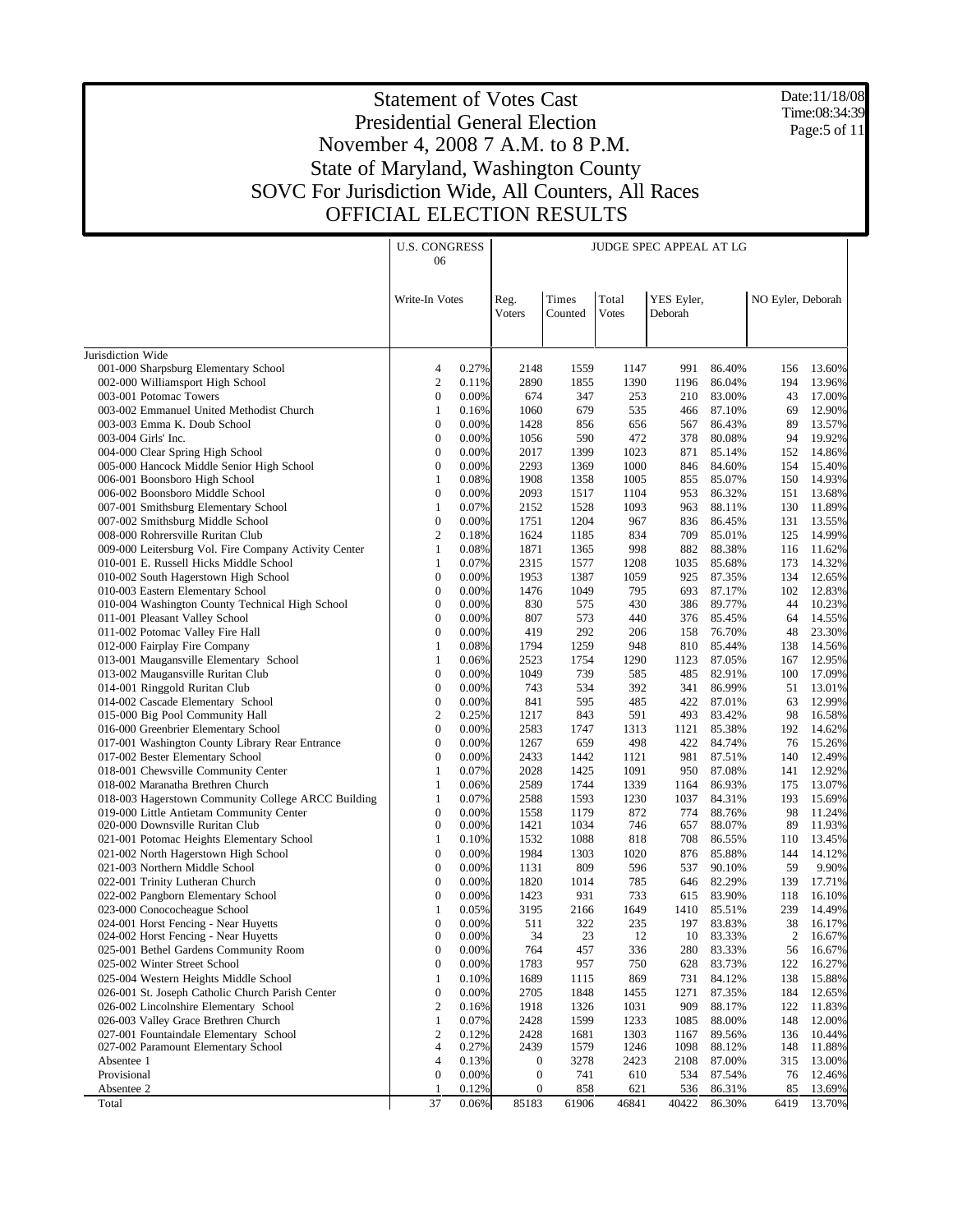Date:11/18/08 Time:08:34:39 Page:6 of 11

|                                                                                                | <b>JUDGE SPEC APPEAL AT LG</b> |                  |                       |                        |                  |                               |                  |  |  |
|------------------------------------------------------------------------------------------------|--------------------------------|------------------|-----------------------|------------------------|------------------|-------------------------------|------------------|--|--|
|                                                                                                |                                |                  |                       |                        |                  |                               |                  |  |  |
|                                                                                                | Reg.<br><b>Voters</b>          | Times<br>Counted | Total<br><b>Votes</b> | YES Zarnoch,<br>Robert |                  | NO Zarnoch,<br>Robert A       |                  |  |  |
|                                                                                                |                                |                  |                       |                        |                  |                               |                  |  |  |
|                                                                                                |                                |                  |                       |                        |                  |                               |                  |  |  |
| Jurisdiction Wide<br>001-000 Sharpsburg Elementary School                                      | 2148                           | 1559             | 1115                  | 925                    | 82.96%           | 190                           | 17.04%           |  |  |
| 002-000 Williamsport High School                                                               | 2890                           | 1855             | 1334                  | 1102                   | 82.61%           | 232                           | 17.39%           |  |  |
| 003-001 Potomac Towers                                                                         | 674                            | 347              | 243                   | 189                    | 77.78%           | 54                            | 22.22%           |  |  |
| 003-002 Emmanuel United Methodist Church                                                       | 1060                           | 679              | 523                   | 426                    | 81.45%           | 97                            | 18.55%           |  |  |
| 003-003 Emma K. Doub School                                                                    | 1428                           | 856              | 631                   | 508                    | 80.51%           | 123                           | 19.49%           |  |  |
| 003-004 Girls' Inc.                                                                            | 1056                           | 590              | 453                   | 328                    | 72.41%           | 125                           | 27.59%           |  |  |
| 004-000 Clear Spring High School                                                               | 2017                           | 1399             | 990                   | 825                    | 83.33%           | 165                           | 16.67%           |  |  |
| 005-000 Hancock Middle Senior High School                                                      | 2293                           | 1369             | 968                   | 780                    | 80.58%           | 188                           | 19.42%           |  |  |
| 006-001 Boonsboro High School                                                                  | 1908                           | 1358             | 982                   | 807                    | 82.18%           | 175                           | 17.82%           |  |  |
| 006-002 Boonsboro Middle School                                                                | 2093<br>2152                   | 1517<br>1528     | 1080<br>1055          | 924<br>894             | 85.56%<br>84.74% | 156<br>161                    | 14.44%<br>15.26% |  |  |
| 007-001 Smithsburg Elementary School<br>007-002 Smithsburg Middle School                       | 1751                           | 1204             | 947                   | 803                    | 84.79%           | 144                           | 15.21%           |  |  |
| 008-000 Rohrersville Ruritan Club                                                              | 1624                           | 1185             | 804                   | 648                    | 80.60%           | 156                           | 19.40%           |  |  |
| 009-000 Leitersburg Vol. Fire Company Activity Center                                          | 1871                           | 1365             | 969                   | 830                    | 85.66%           | 139                           | 14.34%           |  |  |
| 010-001 E. Russell Hicks Middle School                                                         | 2315                           | 1577             | 1180                  | 972                    | 82.37%           | 208                           | 17.63%           |  |  |
| 010-002 South Hagerstown High School                                                           | 1953                           | 1387             | 1033                  | 877                    | 84.90%           | 156                           | 15.10%           |  |  |
| 010-003 Eastern Elementary School                                                              | 1476                           | 1049             | 777                   | 659                    | 84.81%           | 118                           | 15.19%           |  |  |
| 010-004 Washington County Technical High School                                                | 830                            | 575              | 411                   | 348                    | 84.67%           | 63                            | 15.33%           |  |  |
| 011-001 Pleasant Valley School                                                                 | 807                            | 573              | 426                   | 358                    | 84.04%           | 68                            | 15.96%           |  |  |
| 011-002 Potomac Valley Fire Hall                                                               | 419                            | 292              | 193                   | 156                    | 80.83%           | 37                            | 19.17%           |  |  |
| 012-000 Fairplay Fire Company                                                                  | 1794                           | 1259             | 914                   | 749                    | 81.95%           | 165                           | 18.05%           |  |  |
| 013-001 Maugansville Elementary School<br>013-002 Maugansville Ruritan Club                    | 2523<br>1049                   | 1754<br>739      | 1240<br>566           | 1040<br>467            | 83.87%<br>82.51% | 200<br>99                     | 16.13%<br>17.49% |  |  |
| 014-001 Ringgold Ruritan Club                                                                  | 743                            | 534              | 384                   | 330                    | 85.94%           | 54                            | 14.06%           |  |  |
| 014-002 Cascade Elementary School                                                              | 841                            | 595              | 473                   | 384                    | 81.18%           | 89                            | 18.82%           |  |  |
| 015-000 Big Pool Community Hall                                                                | 1217                           | 843              | 565                   | 439                    | 77.70%           | 126                           | 22.30%           |  |  |
| 016-000 Greenbrier Elementary School                                                           | 2583                           | 1747             | 1262                  | 1055                   | 83.60%           | 207                           | 16.40%           |  |  |
| 017-001 Washington County Library Rear Entrance                                                | 1267                           | 659              | 476                   | 373                    | 78.36%           | 103                           | 21.64%           |  |  |
| 017-002 Bester Elementary School                                                               | 2433                           | 1442             | 1094                  | 918                    | 83.91%           | 176                           | 16.09%           |  |  |
| 018-001 Chewsville Community Center                                                            | 2028                           | 1425             | 1063                  | 889                    | 83.63%           | 174                           | 16.37%           |  |  |
| 018-002 Maranatha Brethren Church                                                              | 2589                           | 1744             | 1298                  | 1076                   | 82.90%           | 222                           | 17.10%           |  |  |
| 018-003 Hagerstown Community College ARCC Building<br>019-000 Little Antietam Community Center | 2588<br>1558                   | 1593<br>1179     | 1185<br>848           | 981<br>739             | 82.78%<br>87.15% | 204<br>109                    | 17.22%           |  |  |
| 020-000 Downsville Ruritan Club                                                                | 1421                           | 1034             | 718                   | 613                    | 85.38%           | 105                           | 12.85%<br>14.62% |  |  |
| 021-001 Potomac Heights Elementary School                                                      | 1532                           | 1088             | 801                   | 676                    | 84.39%           | 125                           | 15.61%           |  |  |
| 021-002 North Hagerstown High School                                                           | 1984                           | 1303             | 979                   | 808                    | 82.53%           | 171                           | 17.47%           |  |  |
| 021-003 Northern Middle School                                                                 | 1131                           | 809              | 576                   | 505                    | 87.67%           | 71                            | 12.33%           |  |  |
| 022-001 Trinity Lutheran Church                                                                | 1820                           | 1014             | 757                   | 583                    | 77.01%           | 174                           | 22.99%           |  |  |
| 022-002 Pangborn Elementary School                                                             | 1423                           | 931              | 715                   | 575                    | 80.42%           | 140                           | 19.58%           |  |  |
| 023-000 Conococheague School                                                                   | 3195                           | 2166             | 1594                  | 1338                   | 83.94%           | 256                           | 16.06%           |  |  |
| 024-001 Horst Fencing - Near Huyetts                                                           | 511                            | 322              | 226                   | 182                    | 80.53%           | 44                            | 19.47%           |  |  |
| 024-002 Horst Fencing - Near Huyetts<br>025-001 Bethel Gardens Community Room                  | 34<br>764                      | 23               | 12                    | 10<br>245              | 83.33%           | $\overline{\mathbf{c}}$<br>78 | 16.67%           |  |  |
| 025-002 Winter Street School                                                                   | 1783                           | 457<br>957       | 323<br>729            | 576                    | 75.85%<br>79.01% | 153                           | 24.15%<br>20.99% |  |  |
| 025-004 Western Heights Middle School                                                          | 1689                           | 1115             | 847                   | 700                    | 82.64%           | 147                           | 17.36%           |  |  |
| 026-001 St. Joseph Catholic Church Parish Center                                               | 2705                           | 1848             | 1412                  | 1218                   | 86.26%           | 194                           | 13.74%           |  |  |
| 026-002 Lincolnshire Elementary School                                                         | 1918                           | 1326             | 1000                  | 849                    | 84.90%           | 151                           | 15.10%           |  |  |
| 026-003 Valley Grace Brethren Church                                                           | 2428                           | 1599             | 1187                  | 1019                   | 85.85%           | 168                           | 14.15%           |  |  |
| 027-001 Fountaindale Elementary School                                                         | 2428                           | 1681             | 1265                  | 1131                   | 89.41%           | 134                           | 10.59%           |  |  |
| 027-002 Paramount Elementary School                                                            | 2439                           | 1579             | 1209                  | 1042                   | 86.19%           | 167                           | 13.81%           |  |  |
| Absentee 1                                                                                     | 0                              | 3278             | 2369                  | 1997                   | 84.30%           | 372                           | 15.70%           |  |  |
| Provisional                                                                                    | 0                              | 741              | 596                   | 480                    | 80.54%           | 116<br>105                    | 19.46%           |  |  |
| Absentee 2<br>Total                                                                            | 0<br>85183                     | 858<br>61906     | 608<br>45405          | 503<br>37849           | 82.73%<br>83.36% | 7556                          | 17.27%<br>16.64% |  |  |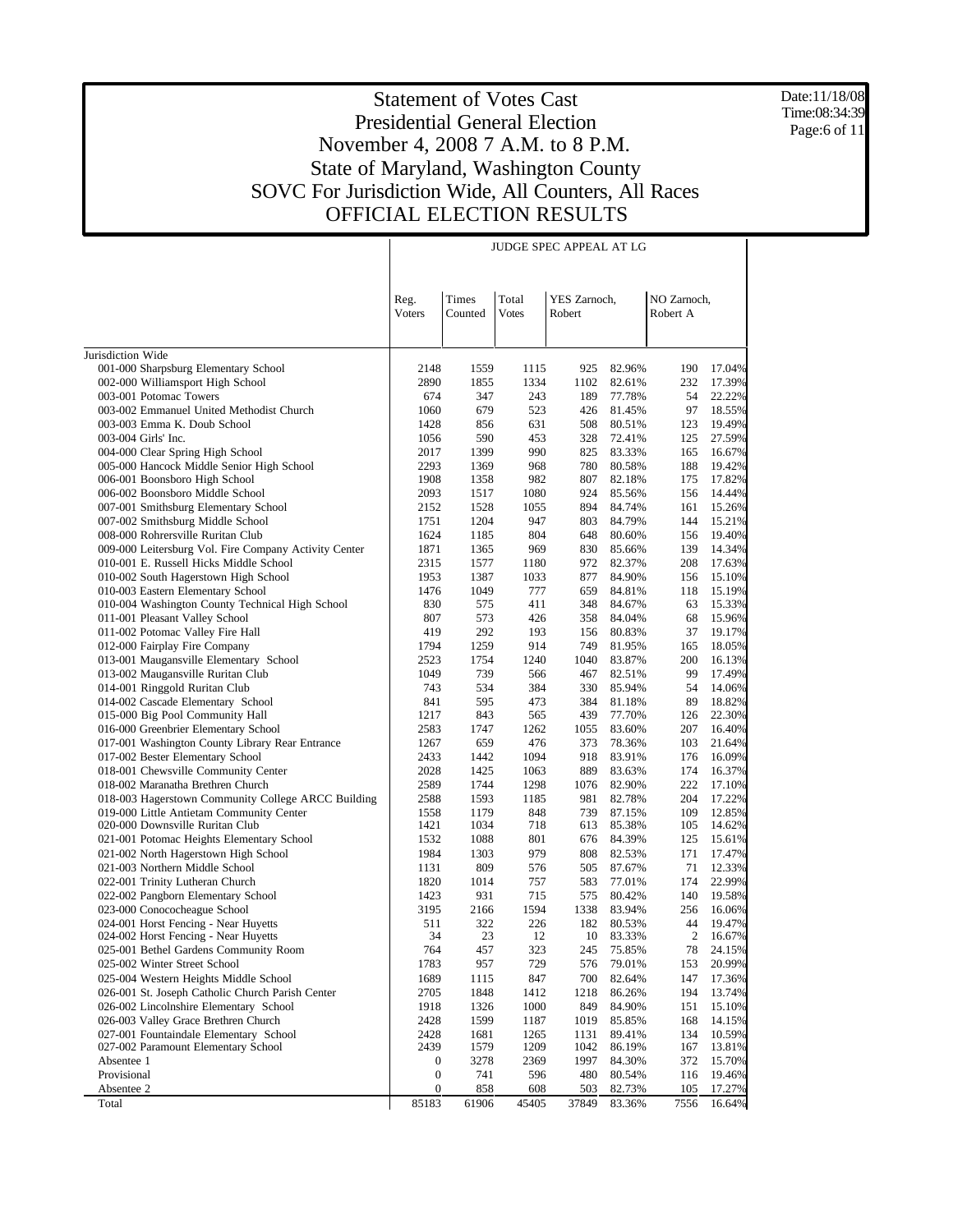Date:11/18/08 Time:08:34:39 Page:7 of 11

|                                                                              |                                      |                  |                       | <b>BOARD OF EDUCATION</b> |                  |                     |                  |                       |                  |
|------------------------------------------------------------------------------|--------------------------------------|------------------|-----------------------|---------------------------|------------------|---------------------|------------------|-----------------------|------------------|
|                                                                              | Reg.<br><b>Voters</b>                | Times<br>Counted | Total<br><b>Votes</b> | Brightman, Donna<br>L.    |                  | Fischer, Jacqueline |                  | Forrest, W.<br>Edward |                  |
| Jurisdiction Wide                                                            |                                      |                  |                       |                           |                  |                     |                  |                       |                  |
| 001-000 Sharpsburg Elementary School                                         | 2148                                 | 1559             | 3891                  | 600                       | 15.42%           | 440                 | 11.31%           | 441                   | 11.33%           |
| 002-000 Williamsport High School                                             | 2890                                 | 1855             | 4863                  | 738                       | 15.18%           | 662                 | 13.61%           | 659                   | 13.55%           |
| 003-001 Potomac Towers                                                       | 674                                  | 347              | 782                   | 134                       | 17.14%           | 110                 | 14.07%           | 102                   | 13.04%           |
| 003-002 Emmanuel United Methodist Church                                     | 1060                                 | 679              | 1837                  | 276                       | 15.02%           | 235                 | 12.79%           | 263                   | 14.32%           |
| 003-003 Emma K. Doub School                                                  | 1428                                 | 856              | 2228                  | 354                       | 15.89%           | 298                 | 13.38%           | 315                   | 14.14%           |
| 003-004 Girls' Inc.                                                          | 1056                                 | 590              | 1463                  | 255                       | 17.43%           | 198                 | 13.53%           | 192                   | 13.12%           |
| 004-000 Clear Spring High School                                             | 2017                                 | 1399             | 3489                  | 441                       | 12.64%           | 598                 | 17.14%           | 513                   | 14.70%           |
| 005-000 Hancock Middle Senior High School                                    | 2293<br>1908                         | 1369<br>1358     | 3500<br>3506          | 520<br>524                | 14.86%<br>14.95% | 454<br>357          | 12.97%<br>10.18% | 552<br>481            | 15.77%<br>13.72% |
| 006-001 Boonsboro High School<br>006-002 Boonsboro Middle School             | 2093                                 | 1517             | 3828                  | 703                       | 18.36%           | 372                 | 9.72%            | 468                   | 12.23%           |
| 007-001 Smithsburg Elementary School                                         | 2152                                 | 1528             | 4060                  | 511                       | 12.59%           | 443                 | 10.91%           | 748                   | 18.42%           |
| 007-002 Smithsburg Middle School                                             | 1751                                 | 1204             | 3118                  | 437                       | 14.02%           | 355                 | 11.39%           | 559                   | 17.93%           |
| 008-000 Rohrersville Ruritan Club                                            | 1624                                 | 1185             | 2761                  | 535                       | 19.38%           | 303                 | 10.97%           | 320                   | 11.59%           |
| 009-000 Leitersburg Vol. Fire Company Activity Center                        | 1871                                 | 1365             | 3624                  | 512                       | 14.13%           | 406                 | 11.20%           | 649                   | 17.91%           |
| 010-001 E. Russell Hicks Middle School                                       | 2315                                 | 1577             | 4186                  | 561                       | 13.40%           | 646                 | 15.43%           | 644                   | 15.38%           |
| 010-002 South Hagerstown High School                                         | 1953                                 | 1387             | 3553                  | 524                       | 14.75%           | 458                 | 12.89%           | 498                   | 14.02%           |
| 010-003 Eastern Elementary School                                            | 1476                                 | 1049             | 2878                  | 404                       | 14.04%           | 331                 | 11.50%           | 492                   | 17.10%           |
| 010-004 Washington County Technical High School                              | 830                                  | 575              | 1611                  | 222                       | 13.78%           | 199                 | 12.35%           | 249                   | 15.46%           |
| 011-001 Pleasant Valley School<br>011-002 Potomac Valley Fire Hall           | 807<br>419                           | 573<br>292       | 1334<br>680           | 291<br>126                | 21.81%<br>18.53% | 159<br>77           | 11.92%<br>11.32% | 137<br>69             | 10.27%<br>10.15% |
| 012-000 Fairplay Fire Company                                                | 1794                                 | 1259             | 3093                  | 485                       | 15.68%           | 373                 | 12.06%           | 419                   | 13.55%           |
| 013-001 Maugansville Elementary School                                       | 2523                                 | 1754             | 4457                  | 635                       | 14.25%           | 578                 | 12.97%           | 704                   | 15.80%           |
| 013-002 Maugansville Ruritan Club                                            | 1049                                 | 739              | 1940                  | 276                       | 14.23%           | 253                 | 13.04%           | 322                   | 16.60%           |
| 014-001 Ringgold Ruritan Club                                                | 743                                  | 534              | 1425                  | 160                       | 11.23%           | 171                 | 12.00%           | 288                   | 20.21%           |
| 014-002 Cascade Elementary School                                            | 841                                  | 595              | 1511                  | 223                       | 14.76%           | 215                 | 14.23%           | 214                   | 14.16%           |
| 015-000 Big Pool Community Hall                                              | 1217                                 | 843              | 1939                  | 252                       | 13.00%           | 299                 | 15.42%           | 291                   | 15.01%           |
| 016-000 Greenbrier Elementary School                                         | 2583                                 | 1747             | 4491                  | 635                       | 14.14%           | 717                 | 15.97%           | 760                   | 16.92%           |
| 017-001 Washington County Library Rear Entrance                              | 1267                                 | 659              | 1591                  | 241                       | 15.15%           | 231                 | 14.52%           | 208                   | 13.07%           |
| 017-002 Bester Elementary School                                             | 2433                                 | 1442             | 3760                  | 574                       | 15.27%           | 498                 | 13.24%           | 566                   | 15.05%           |
| 018-001 Chewsville Community Center<br>018-002 Maranatha Brethren Church     | 2028<br>2589                         | 1425<br>1744     | 3868<br>4607          | 520<br>665                | 13.44%<br>14.43% | 454<br>596          | 11.74%<br>12.94% | 764<br>756            | 19.75%<br>16.41% |
| 018-003 Hagerstown Community College ARCC Building                           | 2588                                 | 1593             | 4020                  | 650                       | 16.17%           | 520                 | 12.94%           | 655                   | 16.29%           |
| 019-000 Little Antietam Community Center                                     | 1558                                 | 1179             | 2892                  | 476                       | 16.46%           | 340                 | 11.76%           | 329                   | 11.38%           |
| 020-000 Downsville Ruritan Club                                              | 1421                                 | 1034             | 2613                  | 353                       | 13.51%           | 332                 | 12.71%           | 404                   | 15.46%           |
| 021-001 Potomac Heights Elementary School                                    | 1532                                 | 1088             | 2774                  | 422                       | 15.21%           | 350                 | 12.62%           | 407                   | 14.67%           |
| 021-002 North Hagerstown High School                                         | 1984                                 | 1303             | 3510                  | 544                       | 15.50%           | 497                 | 14.16%           | 517                   | 14.73%           |
| 021-003 Northern Middle School                                               | 1131                                 | 809              | 2180                  | 326                       | 14.95%           | 282                 | 12.94%           | 337                   | 15.46%           |
| 022-001 Trinity Lutheran Church                                              | 1820                                 | 1014             | 2532                  | 418                       | 16.51%           | 351                 | 13.86%           | 320                   | 12.64%           |
| 022-002 Pangborn Elementary School                                           | 1423                                 | 931              | 2400                  | 375                       | 15.63%           | 331                 | 13.79%           | 328                   | 13.67%           |
| 023-000 Conococheague School                                                 | 3195                                 | 2166<br>322      | 5641<br>831           | 749                       | 13.28%           | 882                 | 15.64%           | 770<br>132            | 13.65%           |
| 024-001 Horst Fencing - Near Huyetts<br>024-002 Horst Fencing - Near Huyetts | 511<br>34                            | 23               | 51                    | 103<br>9                  | 12.39%<br>17.65% | 103<br>8            | 12.39%<br>15.69% | 5                     | 15.88%<br>9.80%  |
| 025-001 Bethel Gardens Community Room                                        | 764                                  | 457              | 1080                  | 195                       | 18.06%           | 164                 | 15.19%           | 127                   | 11.76%           |
| 025-002 Winter Street School                                                 | 1783                                 | 957              | 2475                  | 386                       | 15.60%           | 321                 | 12.97%           | 346                   | 13.98%           |
| 025-004 Western Heights Middle School                                        | 1689                                 | 1115             | 2884                  | 450                       | 15.60%           | 410                 | 14.22%           | 397                   | 13.77%           |
| 026-001 St. Joseph Catholic Church Parish Center                             | 2705                                 | 1848             | 5018                  | 736                       | 14.67%           | 647                 | 12.89%           | 760                   | 15.15%           |
| 026-002 Lincolnshire Elementary School                                       | 1918                                 | 1326             | 3616                  | 497                       | 13.74%           | 459                 | 12.69%           | 549                   | 15.18%           |
| 026-003 Valley Grace Brethren Church                                         | 2428                                 | 1599             | 4388                  | 616                       | 14.04%           | 527                 | 12.01%           | 699                   | 15.93%           |
| 027-001 Fountaindale Elementary School                                       | 2428                                 | 1681             | 4565                  | 674                       | 14.76%           | 527                 | 11.54%           | 739                   | 16.19%           |
| 027-002 Paramount Elementary School                                          | 2439                                 | 1579             | 4228                  | 617                       | 14.59%           | 537                 | 12.70%           | 674                   | 15.94%           |
| Absentee 1<br>Provisional                                                    | $\boldsymbol{0}$<br>$\boldsymbol{0}$ | 3278<br>741      | 8094<br>1708          | 1198<br>251               | 14.80%<br>14.70% | 976<br>247          | 12.06%<br>14.46% | 1190<br>232           | 14.70%<br>13.58% |
| Absentee 2                                                                   | $\boldsymbol{0}$                     | 858              | 2097                  | 324                       | 15.45%           | 262                 | 12.49%           | 301                   | 14.35%           |
| Total                                                                        | 85183                                | 61906            | 159471                | 23703                     | 14.86%           | 20559               | 12.89%           | 23861                 | 14.96%           |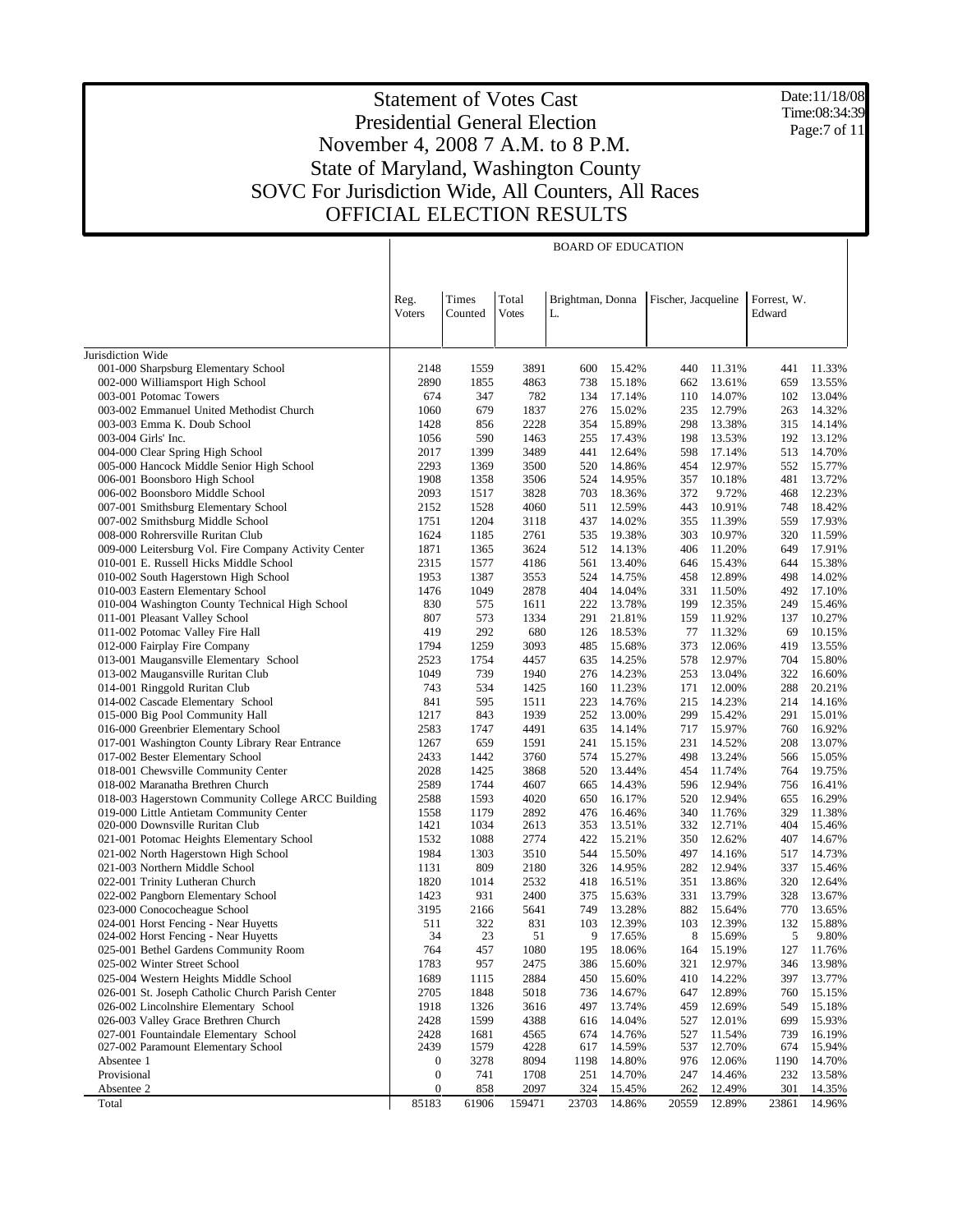Date:11/18/08 Time:08:34:40 Page:8 of 11

|                                                                      | <b>BOARD OF EDUCATION</b> |                 |            |                  |                                    |                 |                       |                  |  |  |
|----------------------------------------------------------------------|---------------------------|-----------------|------------|------------------|------------------------------------|-----------------|-----------------------|------------------|--|--|
|                                                                      | Fouche, Meredith<br>L     |                 |            |                  | Hartings, Justin M. Lowery, Margie |                 | Ridenour, Wayne<br>D. |                  |  |  |
| Jurisdiction Wide                                                    |                           |                 |            |                  |                                    |                 |                       |                  |  |  |
| 001-000 Sharpsburg Elementary School                                 | 515                       | 13.24%          | 589        | 15.14%           | 375                                | 9.64%           | 742                   | 19.07%           |  |  |
| 002-000 Williamsport High School                                     | 395                       | 8.12%           | 837        | 17.21%           | 405                                | 8.33%           | 872                   | 17.93%           |  |  |
| 003-001 Potomac Towers                                               | 90                        | 11.51%          | 93         | 11.89%           | 90                                 | 11.51%          | 104                   | 13.30%           |  |  |
| 003-002 Emmanuel United Methodist Church                             | 186                       | 10.13%          | 256        | 13.94%           | 181                                | 9.85%           | 291                   | 15.84%           |  |  |
| 003-003 Emma K. Doub School                                          | 226                       | 10.14%          | 283        | 12.70%           | 240                                | 10.77%          | 348                   | 15.62%           |  |  |
| 003-004 Girls' Inc.                                                  | 153                       | 10.46%          | 173        | 11.83%           | 172                                | 11.76%          | 198                   | 13.53%           |  |  |
| 004-000 Clear Spring High School                                     | 280                       | 8.03%           | 495        | 14.19%           | 271                                | 7.77%           | 661                   | 18.95%           |  |  |
| 005-000 Hancock Middle Senior High School                            | 326                       | 9.31%           | 615        | 17.57%           | 287                                | 8.20%           | 530                   | 15.14%           |  |  |
| 006-001 Boonsboro High School                                        | 443                       | 12.64%          | 530        | 15.12%           | 329                                | 9.38%           | 683                   | 19.48%           |  |  |
| 006-002 Boonsboro Middle School                                      | 486                       | 12.70%          | 581        | 15.18%           | 320                                | 8.36%           | 733                   | 19.15%           |  |  |
| 007-001 Smithsburg Elementary School                                 | 327                       | 8.05%           | 610        | 15.02%           | 289                                | 7.12%           | 797                   | 19.63%           |  |  |
| 007-002 Smithsburg Middle School                                     | 237                       | 7.60%           | 463        | 14.85%           | 246                                | 7.89%           | 594                   | 19.05%           |  |  |
| 008-000 Rohrersville Ruritan Club                                    | 338                       | 12.24%          | 449        | 16.26%           | 228                                | 8.26%           | 472                   | 17.10%           |  |  |
| 009-000 Leitersburg Vol. Fire Company Activity Center                | 275                       | 7.59%           | 575        | 15.87%           | 265                                | 7.31%           | 681                   | 18.79%           |  |  |
| 010-001 E. Russell Hicks Middle School                               | 386                       | 9.22%           | 581        | 13.88%           | 341                                | 8.15%           | 746                   | 17.82%           |  |  |
| 010-002 South Hagerstown High School                                 | 379                       | 10.67%          | 539        | 15.17%           | 321                                | 9.03%           | 591                   | 16.63%           |  |  |
| 010-003 Eastern Elementary School                                    | 264                       | 9.17%           |            | 417 14.49%       | 272                                | 9.45%           | 481                   | 16.71%           |  |  |
| 010-004 Washington County Technical High School                      | 165                       | 10.24%          |            | 213 13.22%       | 148                                | 9.19%           | 281                   | 17.44%           |  |  |
| 011-001 Pleasant Valley School                                       | 156                       | 11.69%          |            | 165 12.37%       | 133                                | 9.97%           | 200                   | 14.99%           |  |  |
| 011-002 Potomac Valley Fire Hall                                     | 105                       | 15.44%          | 94         | 13.82%           | 62                                 | 9.12%           | 112                   | 16.47%           |  |  |
| 012-000 Fairplay Fire Company                                        | 331                       | 10.70%          | 474        | 15.32%           | 272                                | 8.79%           | 560                   | 18.11%           |  |  |
| 013-001 Maugansville Elementary School                               | 414                       | 9.29%           | 627        | 14.07%           | 401                                | 9.00%           | 796                   | 17.86%           |  |  |
| 013-002 Maugansville Ruritan Club                                    | 166                       | 8.56%           | 277        | 14.28%           | 176                                | 9.07%           | 337                   | 17.37%           |  |  |
| 014-001 Ringgold Ruritan Club                                        | 126                       | 8.84%           | 199        | 13.96%<br>9.93%  | 78<br>177                          | 5.47%<br>11.71% | 281                   | 19.72%<br>17.80% |  |  |
| 014-002 Cascade Elementary School<br>015-000 Big Pool Community Hall | 153<br>175                | 10.13%<br>9.03% | 150<br>285 | 14.70%           | 153                                | 7.89%           | 269<br>332            | 17.12%           |  |  |
| 016-000 Greenbrier Elementary School                                 | 421                       | 9.37%           |            | 596 13.27%       | 362                                | 8.06%           | 764                   | 17.01%           |  |  |
| 017-001 Washington County Library Rear Entrance                      | 191                       | 12.01%          | 195        | 12.26%           | 157                                | 9.87%           | 245                   | 15.40%           |  |  |
| 017-002 Bester Elementary School                                     | 394                       | 10.48%          |            | 542 14.41%       | 348                                | 9.26%           | 569                   | 15.13%           |  |  |
| 018-001 Chewsville Community Center                                  | 330                       | 8.53%           | 534        | 13.81%           | 298                                | 7.70%           | 720                   | 18.61%           |  |  |
| 018-002 Maranatha Brethren Church                                    | 429                       | 9.31%           | 651        | 14.13%           | 403                                | 8.75%           | 819                   | 17.78%           |  |  |
| 018-003 Hagerstown Community College ARCC Building                   | 420                       | 10.45%          | 518        | 12.89%           | 400                                | 9.95%           | 617                   | 15.35%           |  |  |
| 019-000 Little Antietam Community Center                             | 384                       | 13.28%          | 481        | 16.63%           | 248                                | 8.58%           | 469                   | 16.22%           |  |  |
| 020-000 Downsville Ruritan Club                                      | 267                       | 10.22%          | 407        | 15.58%           | 209                                | 8.00%           | 471                   | 18.03%           |  |  |
| 021-001 Potomac Heights Elementary School                            | 274                       | 9.88%           | 404        | 14.56%           | 250                                | 9.01%           | 482                   | 17.38%           |  |  |
| 021-002 North Hagerstown High School                                 | 373                       | 10.63%          | 433        | 12.34%           | 345                                | 9.83%           | 589                   | 16.78%           |  |  |
| 021-003 Northern Middle School                                       | 249                       | 11.42%          | 328        | 15.05%           | 173                                | 7.94%           | 359                   | 16.47%           |  |  |
| 022-001 Trinity Lutheran Church                                      | 308                       | 12.16%          | 305        | 12.05%           | 266                                | 10.51%          | 376                   | 14.85%           |  |  |
| 022-002 Pangborn Elementary School                                   | 266                       | 11.08%          | 305        | 12.71%           | 264                                | 11.00%          | 372                   | 15.50%           |  |  |
| 023-000 Conococheague School                                         | 503                       | 8.92%           | 840        | 14.89%           | 547                                | 9.70%           | 1005                  | 17.82%           |  |  |
| 024-001 Horst Fencing - Near Huyetts                                 | 85                        | 10.23%          | 116        | 13.96%           | 70                                 | 8.42%           | 164                   | 19.74%           |  |  |
| 024-002 Horst Fencing - Near Huyetts                                 | 6                         | 11.76%          | 7          | 13.73%           | 3                                  | 5.88%           | 7                     | 13.73%           |  |  |
| 025-001 Bethel Gardens Community Room                                | 107                       | 9.91%           | 115        | 10.65%           | 137                                | 12.69%          | 135                   | 12.50%           |  |  |
| 025-002 Winter Street School                                         | 283                       | 11.43%          | 299        | 12.08%           | 274                                | 11.07%          | 383                   | 15.47%           |  |  |
| 025-004 Western Heights Middle School                                | 326                       | 11.30%          | 358        | 12.41%           | 327                                | 11.34%          | 438                   | 15.19%           |  |  |
| 026-001 St. Joseph Catholic Church Parish Center                     | 501                       | 9.98%           | 673        | 13.41%           | 518                                | 10.32%          | 877                   | 17.48%           |  |  |
| 026-002 Lincolnshire Elementary School                               | 483                       | 13.36%          | 461        | 12.75%           | 312                                | 8.63%           | 634                   | 17.53%           |  |  |
| 026-003 Valley Grace Brethren Church                                 | 360                       | 8.20%           | 629        | 14.33%           | 374                                | 8.52%           | 873                   | 19.90%           |  |  |
| 027-001 Fountaindale Elementary School                               | 364                       | 7.97%           | 774        | 16.96%           | 320                                | 7.01%           | 861                   | 18.86%           |  |  |
| 027-002 Paramount Elementary School                                  | 427                       | 10.10%          | 579        | 13.69%           | 359                                | 8.49%           | 747                   | 17.67%           |  |  |
| Absentee 1                                                           | 881                       | 10.88%          | 907        | 11.21%           | 754                                | 9.32%           | 1533                  | 18.94%           |  |  |
| Provisional<br>Absentee 2                                            | 164<br>215                | 9.60%<br>10.25% | 216<br>288 | 12.65%<br>13.73% | 194<br>175                         | 11.36%<br>8.35% | 289<br>379            | 16.92%<br>18.07% |  |  |
| Total                                                                | 16108                     | 10.10%          | 22531      | 14.13%           | 14319                              | 8.98%           | 27869                 | 17.48%           |  |  |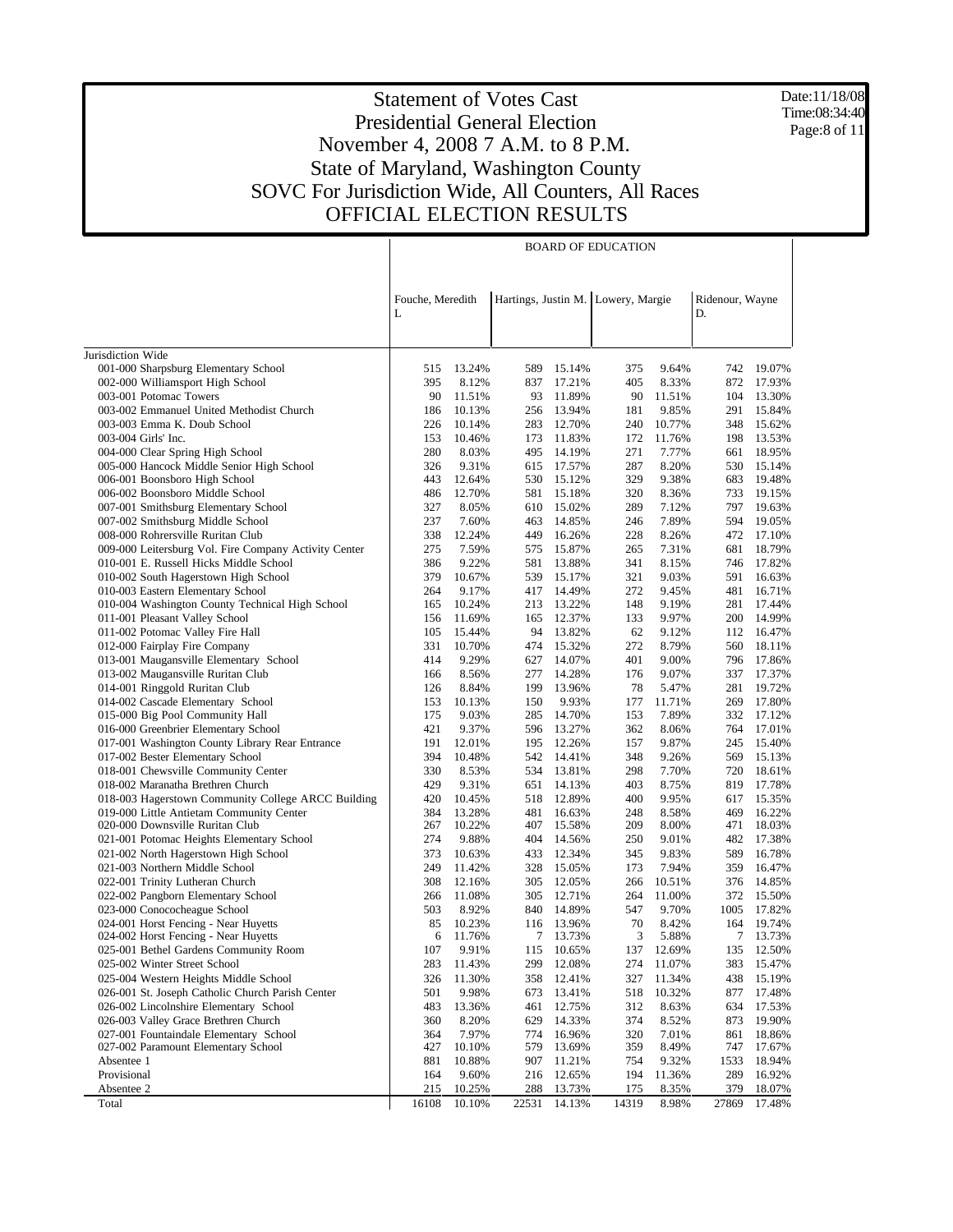Date:11/18/08 Time:08:34:40 Page:9 of 11

|                                                                            |                   | <b>BOARD OF EDUCATION</b> |                     |                |  |  |  |  |  |  |
|----------------------------------------------------------------------------|-------------------|---------------------------|---------------------|----------------|--|--|--|--|--|--|
|                                                                            | Williams, Russell |                           | Write-In Votes      |                |  |  |  |  |  |  |
| Jurisdiction Wide                                                          |                   |                           |                     |                |  |  |  |  |  |  |
| 001-000 Sharpsburg Elementary School                                       | 178               | 4.57%                     | 11                  | 0.28%          |  |  |  |  |  |  |
| 002-000 Williamsport High School                                           | 282               | 5.80%                     | 13                  | 0.27%          |  |  |  |  |  |  |
| 003-001 Potomac Towers                                                     | 59                | 7.54%                     | 0                   | 0.00%          |  |  |  |  |  |  |
| 003-002 Emmanuel United Methodist Church                                   | 143               | 7.78%                     | 6                   | 0.33%          |  |  |  |  |  |  |
| 003-003 Emma K. Doub School                                                | 156               | 7.00%                     | 8                   | 0.36%          |  |  |  |  |  |  |
| 003-004 Girls' Inc.                                                        | 115               | 7.86%                     | 7                   | 0.48%          |  |  |  |  |  |  |
| 004-000 Clear Spring High School                                           | 228               | 6.53%                     | 2                   | 0.06%          |  |  |  |  |  |  |
| 005-000 Hancock Middle Senior High School<br>006-001 Boonsboro High School | 215<br>157        | 6.14%<br>4.48%            | $\mathbf{1}$<br>2   | 0.03%<br>0.06% |  |  |  |  |  |  |
| 006-002 Boonsboro Middle School                                            | 163               | 4.26%                     | $\overline{c}$      | 0.05%          |  |  |  |  |  |  |
| 007-001 Smithsburg Elementary School                                       | 319               | 7.86%                     | 16                  | 0.39%          |  |  |  |  |  |  |
| 007-002 Smithsburg Middle School                                           | 221               | 7.09%                     | 6                   | 0.19%          |  |  |  |  |  |  |
| 008-000 Rohrersville Ruritan Club                                          | 98                | 3.55%                     | 18                  | 0.65%          |  |  |  |  |  |  |
| 009-000 Leitersburg Vol. Fire Company Activity Center                      | 258               | 7.12%                     | 3                   | 0.08%          |  |  |  |  |  |  |
| 010-001 E. Russell Hicks Middle School                                     | 268               | 6.40%                     | 13                  | 0.31%          |  |  |  |  |  |  |
| 010-002 South Hagerstown High School                                       | 234               | 6.59%                     | 9                   | 0.25%          |  |  |  |  |  |  |
| 010-003 Eastern Elementary School                                          | 206               | 7.16%                     | 11                  | 0.38%          |  |  |  |  |  |  |
| 010-004 Washington County Technical High School                            | 133               | 8.26%                     | $\mathbf{1}$        | 0.06%          |  |  |  |  |  |  |
| 011-001 Pleasant Valley School                                             | 91                | 6.82%                     | 2                   | 0.15%          |  |  |  |  |  |  |
| 011-002 Potomac Valley Fire Hall                                           | 34                | 5.00%                     | $\mathbf{1}$        | 0.15%          |  |  |  |  |  |  |
| 012-000 Fairplay Fire Company                                              | 174               | 5.63%                     | 5                   | 0.16%          |  |  |  |  |  |  |
| 013-001 Maugansville Elementary School                                     | 291               | 6.53%                     | 11                  | 0.25%          |  |  |  |  |  |  |
| 013-002 Maugansville Ruritan Club                                          | 128               | 6.60%                     | 5                   | 0.26%          |  |  |  |  |  |  |
| 014-001 Ringgold Ruritan Club                                              | 122               | 8.56%                     | 0                   | 0.00%          |  |  |  |  |  |  |
| 014-002 Cascade Elementary School<br>015-000 Big Pool Community Hall       | 105<br>148        | 6.95%<br>7.63%            | 5<br>$\overline{4}$ | 0.33%<br>0.21% |  |  |  |  |  |  |
| 016-000 Greenbrier Elementary School                                       | 228               | 5.08%                     | 8                   | 0.18%          |  |  |  |  |  |  |
| 017-001 Washington County Library Rear Entrance                            | 120               | 7.54%                     | 3                   | 0.19%          |  |  |  |  |  |  |
| 017-002 Bester Elementary School                                           | 260               | 6.91%                     | 9                   | 0.24%          |  |  |  |  |  |  |
| 018-001 Chewsville Community Center                                        | 238               | 6.15%                     | 10                  | 0.26%          |  |  |  |  |  |  |
| 018-002 Maranatha Brethren Church                                          | 279               | 6.06%                     | 9                   | 0.20%          |  |  |  |  |  |  |
| 018-003 Hagerstown Community College ARCC Building                         | 218               | 5.42%                     | 22                  | 0.55%          |  |  |  |  |  |  |
| 019-000 Little Antietam Community Center                                   | 163               | 5.64%                     | 2                   | 0.07%          |  |  |  |  |  |  |
| 020-000 Downsville Ruritan Club                                            | 169               | 6.47%                     | $\mathbf{1}$        | 0.04%          |  |  |  |  |  |  |
| 021-001 Potomac Heights Elementary School                                  | 176               | 6.34%                     | 9                   | 0.32%          |  |  |  |  |  |  |
| 021-002 North Hagerstown High School                                       | 197               | 5.61%                     | 15                  | 0.43%          |  |  |  |  |  |  |
| 021-003 Northern Middle School                                             | 123               | 5.64%                     | 3                   | 0.14%          |  |  |  |  |  |  |
| 022-001 Trinity Lutheran Church                                            | 183               | 7.23%                     | 5                   | 0.20%          |  |  |  |  |  |  |
| 022-002 Pangborn Elementary School                                         | 159               | 6.63%                     | 0                   | 0.00%          |  |  |  |  |  |  |
| 023-000 Conococheague School<br>024-001 Horst Fencing - Near Huyetts       | 334<br>58         | 5.92%<br>6.98%            | 11<br>0             | 0.20%<br>0.00% |  |  |  |  |  |  |
| 024-002 Horst Fencing - Near Huyetts                                       | 6                 | 11.76%                    | $\boldsymbol{0}$    | $0.00\%$       |  |  |  |  |  |  |
| 025-001 Bethel Gardens Community Room                                      | 94                | 8.70%                     | 6                   | 0.56%          |  |  |  |  |  |  |
| 025-002 Winter Street School                                               | 177               | 7.15%                     | 6                   | 0.24%          |  |  |  |  |  |  |
| 025-004 Western Heights Middle School                                      | 174               | 6.03%                     | 4                   | 0.14%          |  |  |  |  |  |  |
| 026-001 St. Joseph Catholic Church Parish Center                           | 298               | 5.94%                     | 8                   | 0.16%          |  |  |  |  |  |  |
| 026-002 Lincolnshire Elementary School                                     | 209               | 5.78%                     | 12                  | 0.33%          |  |  |  |  |  |  |
| 026-003 Valley Grace Brethren Church                                       | 302               | 6.88%                     | 8                   | 0.18%          |  |  |  |  |  |  |
| 027-001 Fountaindale Elementary School                                     | 292               | 6.40%                     | 14                  | 0.31%          |  |  |  |  |  |  |
| 027-002 Paramount Elementary School                                        | 262               | 6.20%                     | 26                  | 0.61%          |  |  |  |  |  |  |
| Absentee 1                                                                 | 600               | 7.41%                     | 55                  | 0.68%          |  |  |  |  |  |  |
| Provisional                                                                | 112               | 6.56%                     | 3                   | 0.18%          |  |  |  |  |  |  |
| Absentee 2                                                                 | 143               | 6.82%                     | 10                  | 0.48%          |  |  |  |  |  |  |
| Total                                                                      | 10100             | 6.33%                     | 421                 | 0.26%          |  |  |  |  |  |  |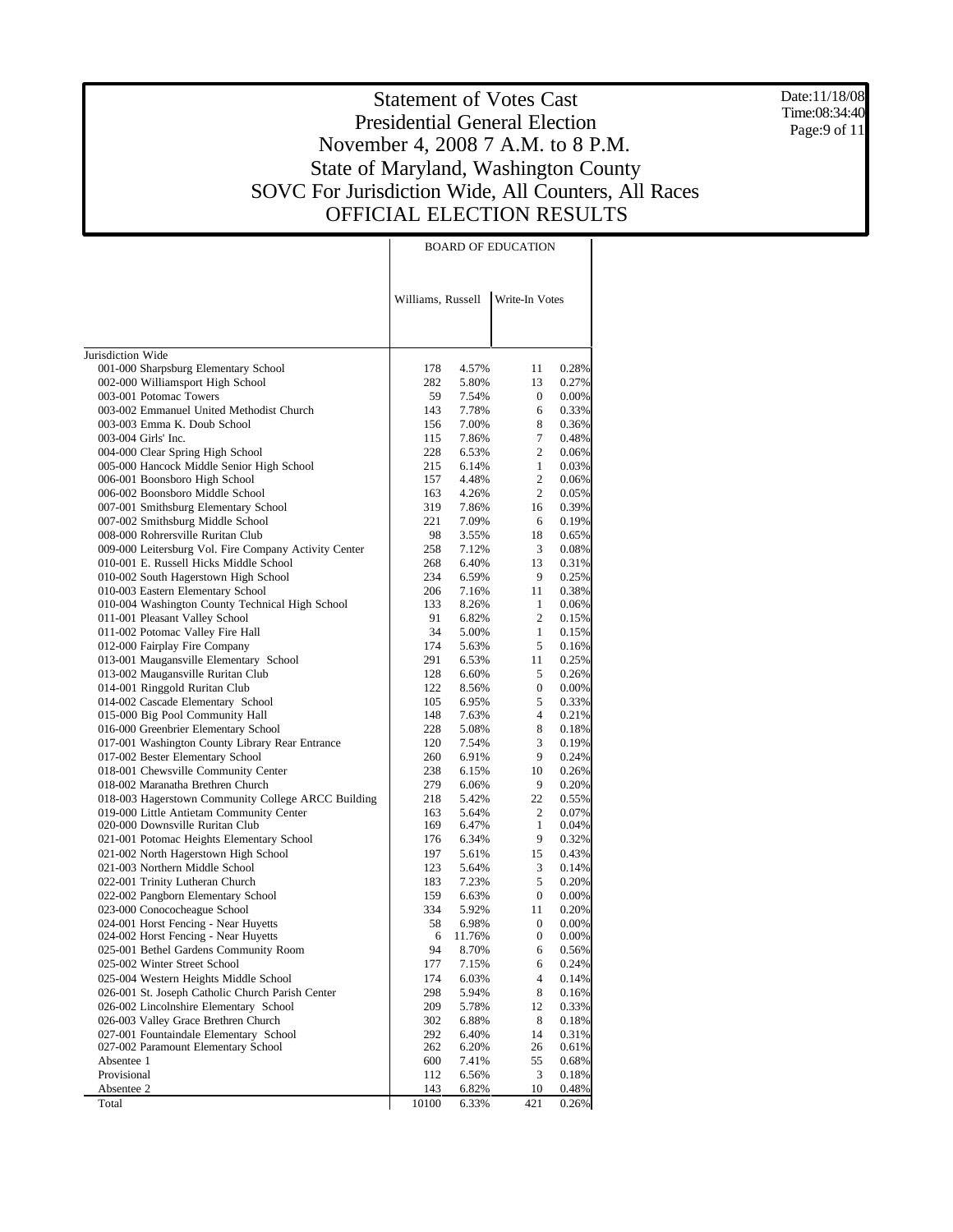Date:11/18/08 Time:08:34:40 Page:10 of 11

|                                                                                                | STATE QUESTION 01 |              |              |              |                  |             |                  |  |  |
|------------------------------------------------------------------------------------------------|-------------------|--------------|--------------|--------------|------------------|-------------|------------------|--|--|
|                                                                                                |                   |              |              |              |                  |             |                  |  |  |
|                                                                                                |                   |              |              |              |                  |             |                  |  |  |
|                                                                                                | Reg.              | <b>Times</b> | Total        | For the      |                  | Against the |                  |  |  |
|                                                                                                | Voters            | Counted      | <b>Votes</b> | Constitution |                  | Constitu    |                  |  |  |
|                                                                                                |                   |              |              |              |                  |             |                  |  |  |
|                                                                                                |                   |              |              |              |                  |             |                  |  |  |
| Jurisdiction Wide                                                                              |                   |              |              |              |                  |             |                  |  |  |
| 001-000 Sharpsburg Elementary School                                                           | 2148              | 1559         | 1442         | 882          | 61.17%           | 560         | 38.83%           |  |  |
| 002-000 Williamsport High School<br>003-001 Potomac Towers                                     | 2890<br>674       | 1855<br>347  | 1686<br>304  | 1046         | 62.04%           | 640<br>79   | 37.96%<br>25.99% |  |  |
| 003-002 Emmanuel United Methodist Church                                                       | 1060              | 679          | 642          | 225<br>446   | 74.01%<br>69.47% | 196         | 30.53%           |  |  |
| 003-003 Emma K. Doub School                                                                    | 1428              | 856          | 795          | 546          | 68.68%           | 249         | 31.32%           |  |  |
| 003-004 Girls' Inc.                                                                            | 1056              | 590          | 532          | 407          | 76.50%           | 125         | 23.50%           |  |  |
| 004-000 Clear Spring High School                                                               | 2017              | 1399         | 1271         | 705          | 55.47%           | 566         | 44.53%           |  |  |
| 005-000 Hancock Middle Senior High School                                                      | 2293              | 1369         | 1234         | 692          | 56.08%           | 542         | 43.92%           |  |  |
| 006-001 Boonsboro High School                                                                  | 1908              | 1358         | 1262         | 750          | 59.43%           | 512         | 40.57%           |  |  |
| 006-002 Boonsboro Middle School                                                                | 2093              | 1517         | 1396         | 906          | 64.90%           | 490         | 35.10%           |  |  |
| 007-001 Smithsburg Elementary School                                                           | 2152              | 1528         | 1433         | 794          | 55.41%           | 639         | 44.59%           |  |  |
| 007-002 Smithsburg Middle School                                                               | 1751              | 1204         | 1140         | 738          | 64.74%           | 402         | 35.26%           |  |  |
| 008-000 Rohrersville Ruritan Club                                                              | 1624              | 1185         | 1101         | 684          | 62.13%           | 417         | 37.87%           |  |  |
| 009-000 Leitersburg Vol. Fire Company Activity Center                                          | 1871              | 1365         | 1272         | 708          | 55.66%           | 564         | 44.34%           |  |  |
| 010-001 E. Russell Hicks Middle School                                                         | 2315              | 1577         | 1471         | 943          | 64.11%           | 528         | 35.89%           |  |  |
| 010-002 South Hagerstown High School                                                           | 1953              | 1387         | 1292         | 833          | 64.47%           | 459         | 35.53%           |  |  |
| 010-003 Eastern Elementary School<br>010-004 Washington County Technical High School           | 1476<br>830       | 1049<br>575  | 970<br>520   | 575<br>282   | 59.28%<br>54.23% | 395<br>238  | 40.72%<br>45.77% |  |  |
| 011-001 Pleasant Valley School                                                                 | 807               | 573          | 538          | 347          | 64.50%           | 191         | 35.50%           |  |  |
| 011-002 Potomac Valley Fire Hall                                                               | 419               | 292          | 266          | 162          | 60.90%           | 104         | 39.10%           |  |  |
| 012-000 Fairplay Fire Company                                                                  | 1794              | 1259         | 1181         | 685          | 58.00%           | 496         | 42.00%           |  |  |
| 013-001 Maugansville Elementary School                                                         | 2523              | 1754         | 1623         | 918          | 56.56%           | 705         | 43.44%           |  |  |
| 013-002 Maugansville Ruritan Club                                                              | 1049              | 739          | 687          | 440          | 64.05%           | 247         | 35.95%           |  |  |
| 014-001 Ringgold Ruritan Club                                                                  | 743               | 534          | 498          | 261          | 52.41%           | 237         | 47.59%           |  |  |
| 014-002 Cascade Elementary School                                                              | 841               | 595          | 555          | 368          | 66.31%           | 187         | 33.69%           |  |  |
| 015-000 Big Pool Community Hall                                                                | 1217              | 843          | 754          | 408          | 54.11%           | 346         | 45.89%           |  |  |
| 016-000 Greenbrier Elementary School                                                           | 2583              | 1747         | 1636         | 980          | 59.90%           | 656         | 40.10%           |  |  |
| 017-001 Washington County Library Rear Entrance                                                | 1267              | 659          | 607          | 445          | 73.31%           | 162         | 26.69%           |  |  |
| 017-002 Bester Elementary School                                                               | 2433              | 1442         | 1328         | 873          | 65.74%           | 455         | 34.26%           |  |  |
| 018-001 Chewsville Community Center                                                            | 2028              | 1425         | 1340         | 742          | 55.37%           | 598         | 44.63%           |  |  |
| 018-002 Maranatha Brethren Church                                                              | 2589              | 1744         | 1609         | 1054         | 65.51%           | 555         | 34.49%           |  |  |
| 018-003 Hagerstown Community College ARCC Building<br>019-000 Little Antietam Community Center | 2588<br>1558      | 1593<br>1179 | 1503<br>1113 | 1078<br>691  | 71.72%<br>62.08% | 425<br>422  | 28.28%<br>37.92% |  |  |
| 020-000 Downsville Ruritan Club                                                                | 1421              | 1034         | 947          | 538          | 56.81%           | 409         | 43.19%           |  |  |
| 021-001 Potomac Heights Elementary School                                                      | 1532              | 1088         | 1016         | 669          | 65.85%           | 347         | 34.15%           |  |  |
| 021-002 North Hagerstown High School                                                           | 1984              | 1303         | 1222         | 824          | 67.43%           | 398         | 32.57%           |  |  |
| 021-003 Northern Middle School                                                                 | 1131              | 809          | 755          | 511          | 67.68%           | 244         | 32.32%           |  |  |
| 022-001 Trinity Lutheran Church                                                                | 1820              | 1014         | 931          | 709          | 76.15%           | 222         | 23.85%           |  |  |
| 022-002 Pangborn Elementary School                                                             | 1423              | 931          | 862          | 607          | 70.42%           | 255         | 29.58%           |  |  |
| 023-000 Conococheague School                                                                   | 3195              | 2166         | 2014         | 1144         | 56.80%           | 870         | 43.20%           |  |  |
| 024-001 Horst Fencing - Near Huyetts                                                           | 511               | 322          | 295          | 176          | 59.66%           | 119         | 40.34%           |  |  |
| 024-002 Horst Fencing - Near Huyetts                                                           | 34                | 23           | 18           | 11           | 61.11%           | 7           | 38.89%           |  |  |
| 025-001 Bethel Gardens Community Room                                                          | 764               | 457          | 388          | 335          | 86.34%           | 53          | 13.66%           |  |  |
| 025-002 Winter Street School                                                                   | 1783              | 957          | 856          | 611          | 71.38%           | 245         | 28.62%           |  |  |
| 025-004 Western Heights Middle School                                                          | 1689              | 1115         | 1022         | 715          | 69.96%           | 307         | 30.04%           |  |  |
| 026-001 St. Joseph Catholic Church Parish Center                                               | 2705              | 1848         | 1721         | 1122         | 65.19%           | 599         | 34.81%           |  |  |
| 026-002 Lincolnshire Elementary School<br>026-003 Valley Grace Brethren Church                 | 1918              | 1326         | 1214         | 737          | 60.71%           | 477         | 39.29%           |  |  |
| 027-001 Fountaindale Elementary School                                                         | 2428              | 1599         | 1504         | 930<br>946   | 61.84%           | 574         | 38.16%           |  |  |
| 027-002 Paramount Elementary School                                                            | 2428<br>2439      | 1681<br>1579 | 1594<br>1467 | 954          | 59.35%<br>65.03% | 648<br>513  | 40.65%<br>34.97% |  |  |
| Absentee 1                                                                                     | $\boldsymbol{0}$  | 3278         | 2942         | 1997         | 67.88%           | 945         | 32.12%           |  |  |
| Provisional                                                                                    | $\boldsymbol{0}$  | 741          | 651          | 503          | 77.27%           | 148         | 22.73%           |  |  |
| Absentee 2                                                                                     | $\boldsymbol{0}$  | 858          | 784          | 566          | 72.19%           | 218         | 27.81%           |  |  |
| Total                                                                                          | 85183             | 61906        | 57204        | 36219        | 63.32%           | 20985       | 36.68%           |  |  |